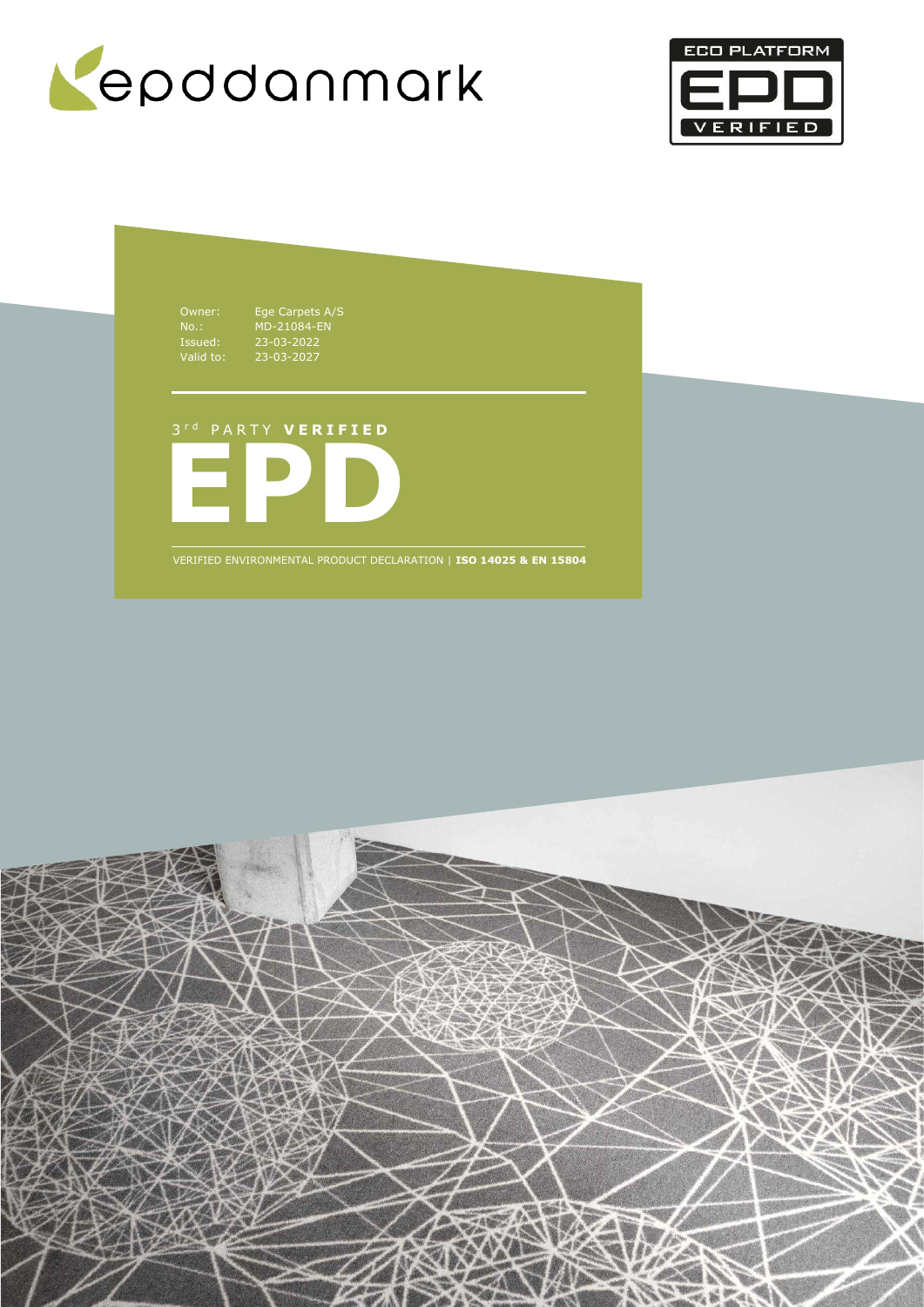



### **Owner of declaration**

Ege Carpets A/S Industrivej Nord 25, 7400 Herning, Denmark CVR: 38 45 42 18

### **Programme**

EPD Danmark [www.epddanmark.dk](http://www.epddanmark.dk/)

□ Industry EPD ☒ Product EPD

### **Declared products**

1  $m<sup>2</sup>$  Tufted carpet with PA6 pile material and WT textile (PP) backing.

Number of declared datasets/product variations: 3

- o Highline 630 WT.
- o Highline 750 WT.
- o Highline 910 WT.

### **Production site**

Ege Carpets A/S, Industrivej Nord 25, 7400 Herning, Denmark.

### **Products use**

Tufted carpets for use as floor coverings in buildings.

### **Functional unit**   $1 \text{ m}^2$  of tufted carpet

### **Year of data** 2019/2020

**EPD version**  Version 1.0

### Repodanmark

#### **Issued:**  23-03-2022

**Valid to:**  23-03-2027

**Basis of calculation**

This EPD is developed in accordance with the European standard EN 15804+A2.

#### **Comparability**

EPDs of construction products may not be comparable if they do not comply with the requirements in EN 15804. EPD data may not be comparable if the datasets used are not developed in accordance with EN 15804 and if the background systems are not based on the same database.

#### **Validity**

This EPD has been verified in accordance with ISO 14025 and is valid for 5 years from the date of issue.

#### **Use**

The intended use of an EPD is to communicate scientifically based environmental information for construction products, for the purpose of assessing the environmental performance of buildings.

#### **EPD type**

☐Cradle-to-gate with modules C1-C4 and D ☐Cradle-to-gate with options, modules C1-C4 and D ☒Cradle-to-grave and module D ☐Cradle-to-gate ☐Cradle-to-gate with options

CEN standard EN 15804 serves as the core PCR

Independent verification of the declaration and data, according to EN ISO 14025

☐ internal ☒ external

Third party verifier: *Linda Høib* 

enses

 *Martha Katrine Sørensen EPD Danmark*

|                        |           |                       |                | Life cycle stages and modules ( $MND =$ module not declared) |           |             |                |             |               |                              |                                          |                                         |                |                     |                |                                                          |
|------------------------|-----------|-----------------------|----------------|--------------------------------------------------------------|-----------|-------------|----------------|-------------|---------------|------------------------------|------------------------------------------|-----------------------------------------|----------------|---------------------|----------------|----------------------------------------------------------|
|                        | Product   |                       |                | Construction<br>process                                      |           |             |                | Use         |               |                              |                                          |                                         | End of life    |                     |                | Beyond the system<br>boundary                            |
| Raw material<br>supply | Transport | Σū<br>cturi<br>Manufa | Transport      | Installation<br>process                                      | Use       | Maintenance | Repair         | Replacement | Refurbishment | Operational<br>use<br>energy | Operational<br>use<br>potential<br>water | construction<br>demolition<br><b>De</b> | Transport      | processing<br>Waste | Disposal       | recover<br>rcling<br>potential<br>recy<br>Re-use,<br>and |
| A <sub>1</sub>         | A2        | A <sub>3</sub>        | A <sub>4</sub> | A <sub>5</sub>                                               | <b>B1</b> | <b>B2</b>   | B <sub>3</sub> | <b>B4</b>   | <b>B5</b>     | <b>B6</b>                    | <b>B7</b>                                | C <sub>1</sub>                          | C <sub>2</sub> | C <sub>3</sub>      | C <sub>4</sub> | D                                                        |
| X                      | χ         | X                     | X              | X                                                            | X         | X           | X              | X           | X             | X                            | X                                        | X                                       | X              | X                   | X              | х                                                        |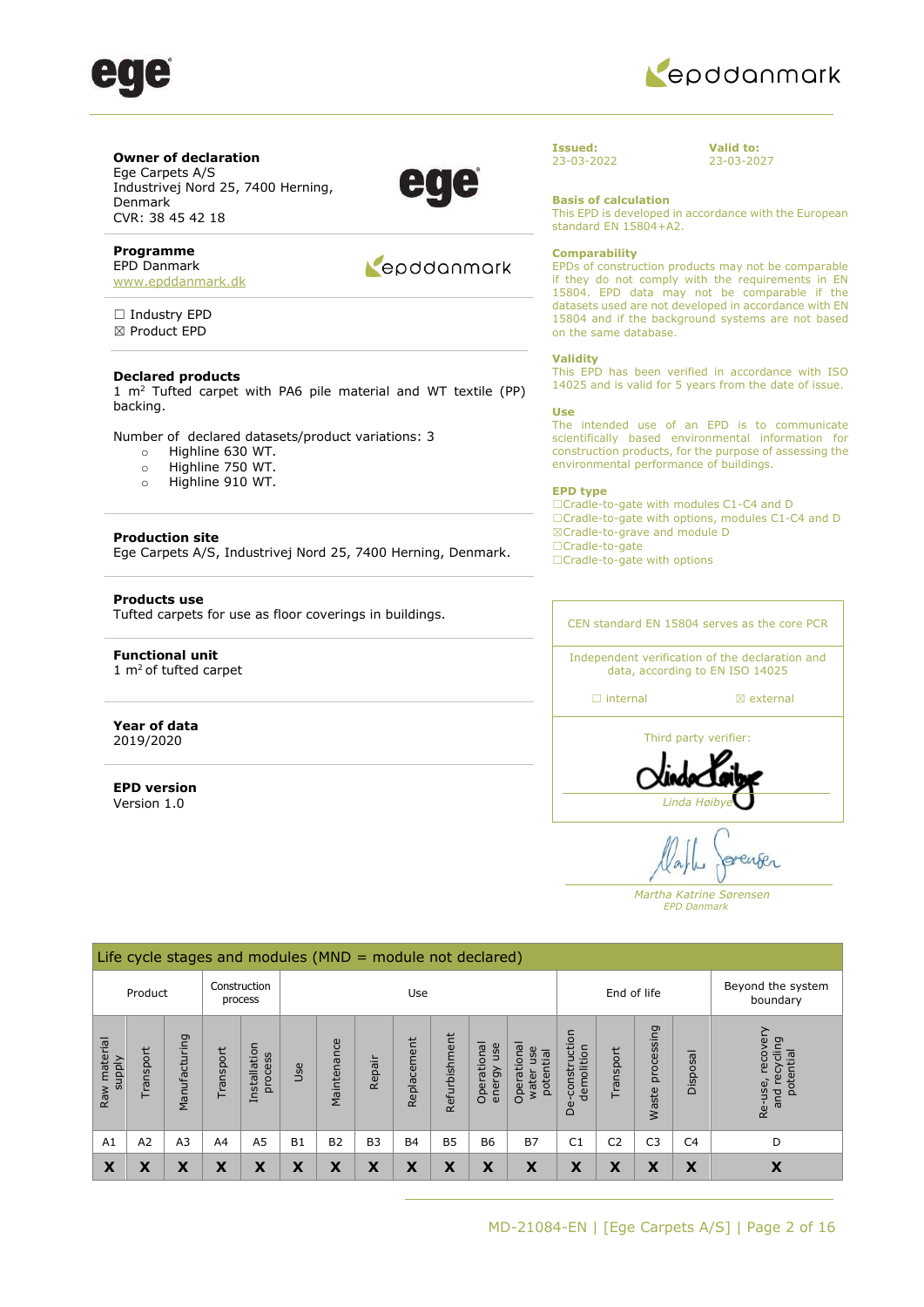

## Product information

### **Product description**

The main product components are shown in the table below.

| <b>Material</b>                | <b>Highline</b><br>630 WT | <b>Highline</b><br><b>750 WT</b> | <b>Highline</b><br><b>910 WT</b> | Weight<br>percen<br>tage |
|--------------------------------|---------------------------|----------------------------------|----------------------------------|--------------------------|
| Polyamide 6                    | 30                        | 34                               | 38                               | $\frac{0}{0}$            |
| Polyester                      | 6                         | 0                                | O                                | $\frac{0}{0}$            |
| Polypropylene                  | 4                         | 10                               | 9                                |                          |
| Limestone filler               | 14                        | 13                               | 13                               | $\frac{0}{0}$            |
| Aluminium-<br>hydroxide filler | 14                        | 13                               | 13                               | $\frac{0}{0}$            |
| Dolomite filler                | 20                        | 17                               | 16                               | $\%$                     |
| Latex                          | 11                        | 10                               | 10                               | $\%$                     |
| Auxiliaries                    | 1                         | 1                                |                                  | $\frac{0}{0}$            |

### **Representativity**

This declaration, including data collection and the modeled foreground system including results, represents the production of  $1 \text{ m}^2$  tufted carpet, in three product variations, on the production site located in Herning, Denmark. Product specific data are based on average values collected in the period 5/2019 - 4/2020. Background data are based on a combination of GaBi 2021 databases, and Ecoinvent 3.6, and are less than 10 years old. Generally, the used background datasets are of high quality, and the majority of the datasets are only a couple of years old.

This is a specific EPD and is only representative for carpets matching the declared product names.

### **Hazardous substances**

The products declared within this EPD do not contain substances listed in the "Candidate List of Substances of Very High Concern for authorisation"

[\(http://echa.europa.eu/candidate-list-table\)](http://echa.europa.eu/candidate-list-table)

### **Essential characteristics**

The products declared within this EPD are covered by harmonized technical specification EN1307. Declaration of performance according to EU regulation 305/2011 is available for all declared product variations according to EN14041.

Further technical information can be obtained by contacting the manufacturer or on the manufacturers' website:

### <https://www.egecarpets.com/carpets>

The product certificates are available by choosing the carpet in question and selecting the matching quality and backing, after which the certificates are presented and available to download.

### **Reference Service Life (RSL)**

The service lifetime of a floor covering for a certain application on a floor is too widespread to give one common number.

For this EPD the reference service life is set to one year. This means that all impacts for the use phase are based on the cleaning and maintenance model for one year.

Depending on the area of use based on EN ISO 10874, the technical lifetime advised by the manufacturer and the estimated time on the floor by the customer, the service lifetime can be determined.

Based on the determined service lifetime the total environmental impact can be calculated.

For Ege carpets the minimum technical lifetime is 10 years.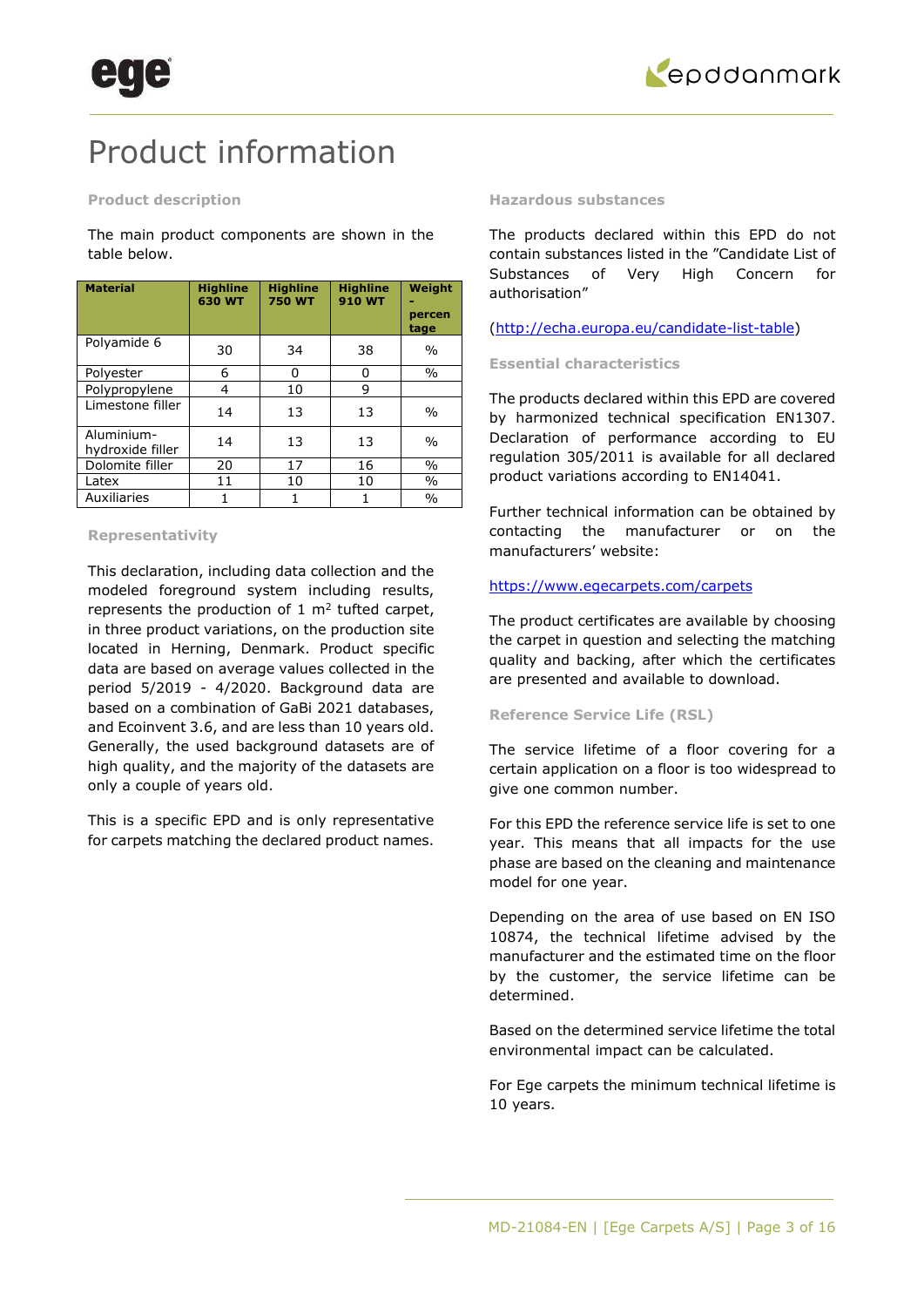



## LCA background

### **Declared unit**

The LCI and LCIA results in this EPD relates to 1  $m<sup>2</sup>$  tufted carpet, for the three product variants listed below.

| <b>Highline 630 WT</b>     | <b>Value</b> | <b>Unit</b>                       |
|----------------------------|--------------|-----------------------------------|
| Declared unit              |              | m <sup>2</sup>                    |
| Mass                       | 2,12         | $\overline{\text{kg}}/\text{m}^2$ |
| Conversion factor to 1 kg. | 0,4725       |                                   |
| <b>Highline 750 WT</b>     | <b>Value</b> | Unit                              |
| Declared unit              |              | m <sup>2</sup>                    |
| Mass                       | 2,21         | kq/m <sup>2</sup>                 |
| Conversion factor to 1 kg. | 0,4516       |                                   |
| <b>Highline 910 WT</b>     | <b>Value</b> | <b>Unit</b>                       |
| Declared unit              |              | m <sup>2</sup>                    |
| Mass                       | 2,38         | kg/m <sup>2</sup>                 |
| Conversion factor to 1 kg. | 0,4206       |                                   |

### **Flowdiagram**

### **Functional unit**

 $1 \text{ m}^2$  Tufted carpets for use as floor coverings in buildings.

### **PCR**

This EPD is developed according to the core rules for the product category of construction products in EN 15804, and the product specific PCR: DS/EN 16810:2017 "Resilient, textile and laminate floor coverings – Environmental product declarations – Product category rules".

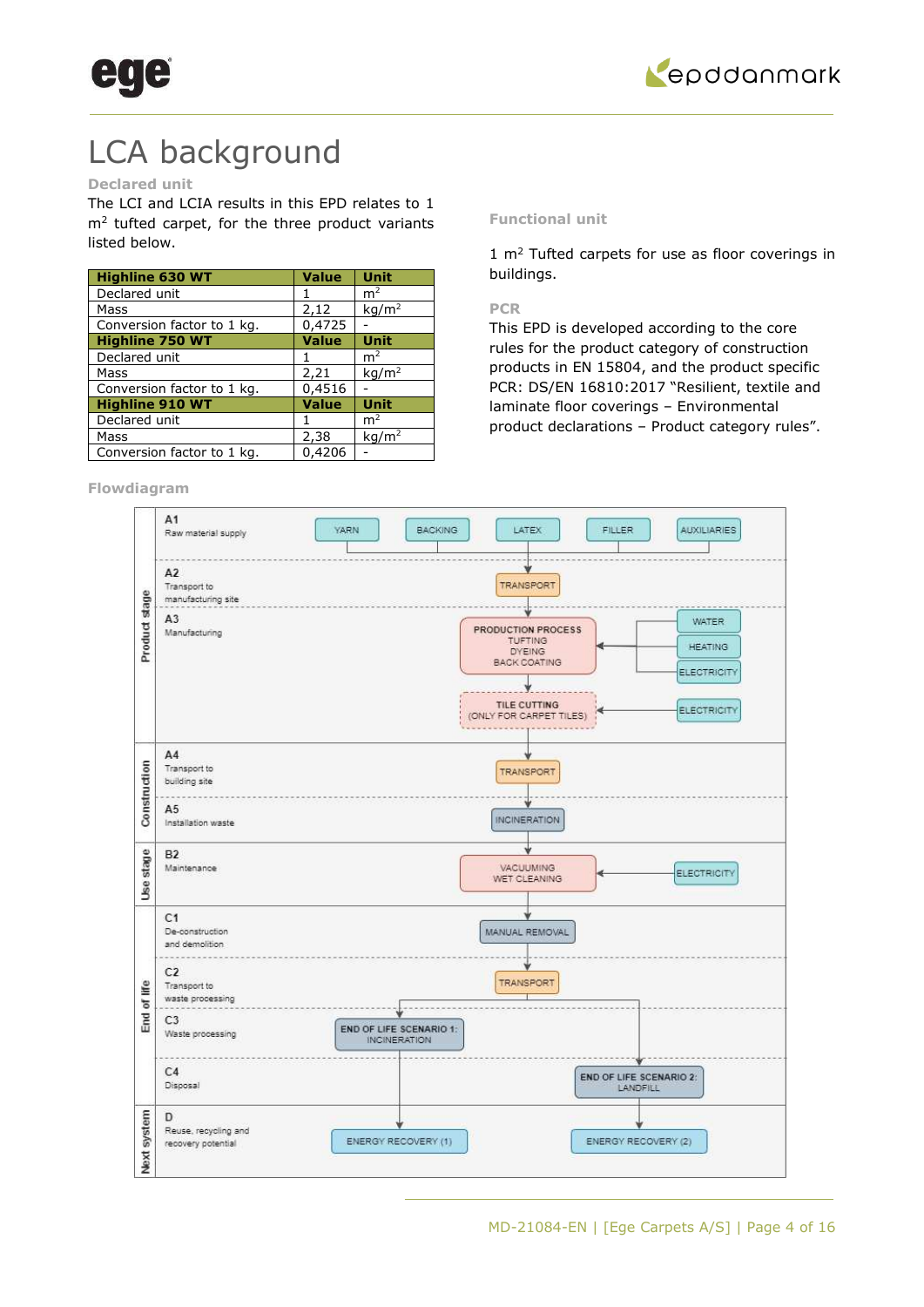

### **System boundary**

This EPD is based on a cradle-to-grave LCA.

The general rules for the exclusion of inputs and outputs follows the requirements in EN 15804, 6.3.5, where the total of neglected input flows per module shall be a maximum of 5 % of energy usage and mass and 1 % of energy usage and mass for unit processes.

Consumption of energy and water is allocated per  $m<sup>2</sup>$ , due to uniformity in manufacturing of each  $m<sup>2</sup>$  unaffected by weight of the carpet. Waste flows are allocated per kg, due to a heavier carpet generating more waste per  $m<sup>2</sup>$  as caused by the manufacturing process.

**Product stage (A1-A3) includes**: The product stage comprises the acquisition of all raw materials, products and energy in module A1, transport to the production site in module A2, packaging, manufacturing and waste processing up to the "end-of-waste" state or final disposal in module A3. The LCA results are declared in aggregated form for the product stage, which means, that the sub-modules A1, A2 and A3 are declared as one module A1-A3.

The carpets are comprised of pile material consisting of nylon, a primary backing of polyester or polypropylene, a secondary backing consisting of polypropylene, a variety of filler materials, and auxiliary materials for the application of precoating and dyes to the carpet. Recycled materials constitute between 0 – 5% of the content of the carpet.

Materials for the products are supplied from a variety of European countries, and all materials are transported via truck to the production site.

All electricity used to manufacture the products as well as operate the sites at Ege Carpets is supplied as certified green electricity from wind power. And a substantial contribution of the heating is supplied by certified biogas. Certificates confirming this are submitted to EPD Denmark on a yearly basis.

The product stage covers the manufacture of carpets as required to deliver 1 m2 of installed carpet, which includes the production of additional carpet as required to cover the waste accumulating in module A3, as well as construction waste accumulating in module A5, which results in the production of  $>1$  m<sup>2</sup> carpet in order to deliver  $1 \text{ m}^2$  of installed carpet.

All waste treatment of construction waste from module A5 is modelled as municipal waste incineration, regardless of geographical waste treatment scenario, this is done to minimize the scenario-specific results. This only affects the results to a very small degree, as the amounts of waste is insignificant, and it is considered the most conservative approach due to the higher impacts from incineration. Energy generated from waste treatment in A5 is counted in module D, while energy generated during incineration in A3 is deducted from the energy used in manufacturing.

### **Construction process stage (A4-A5) includes:**

The construction process stage includes the transport of the carpets from the manufacturer to the building site, covered by module A4. The transport is modelled as 1000 km, which is intended to represent an average distance of transportation, representative of the use of the product in Europe.

The installation process covered in module A5 covers the installation of the carpets in buildings. This is done manually, and no machinery or energy is required, instead the module includes the percentage of carpets that become construction waste, here a flat rate of 5% construction waste is modelled, that is sent to either municipal waste incineration or landfill, depending on the waste management strategy of the geographical are where the product is installed. The results for waste in A5 are calculated as entirely sent to incineration, as the most conservative approach, in order to avoid cluttering the results tables. The Adhesives are not included in this EPD.

**Use stage (B1-B7) includes:** The use stage only has activity in module B2 (maintenance) which includes cleaning of the carpets. The impacts arising in module B2 are due to vacuuming and wet cleaning of the carpet, and are modelled as cleaning needs for one year. This means the values of column B2 in the results tables have to be multiplied with the RSL of the carpet in the following LCA. This is done due to the RSL of the carpets varying significantly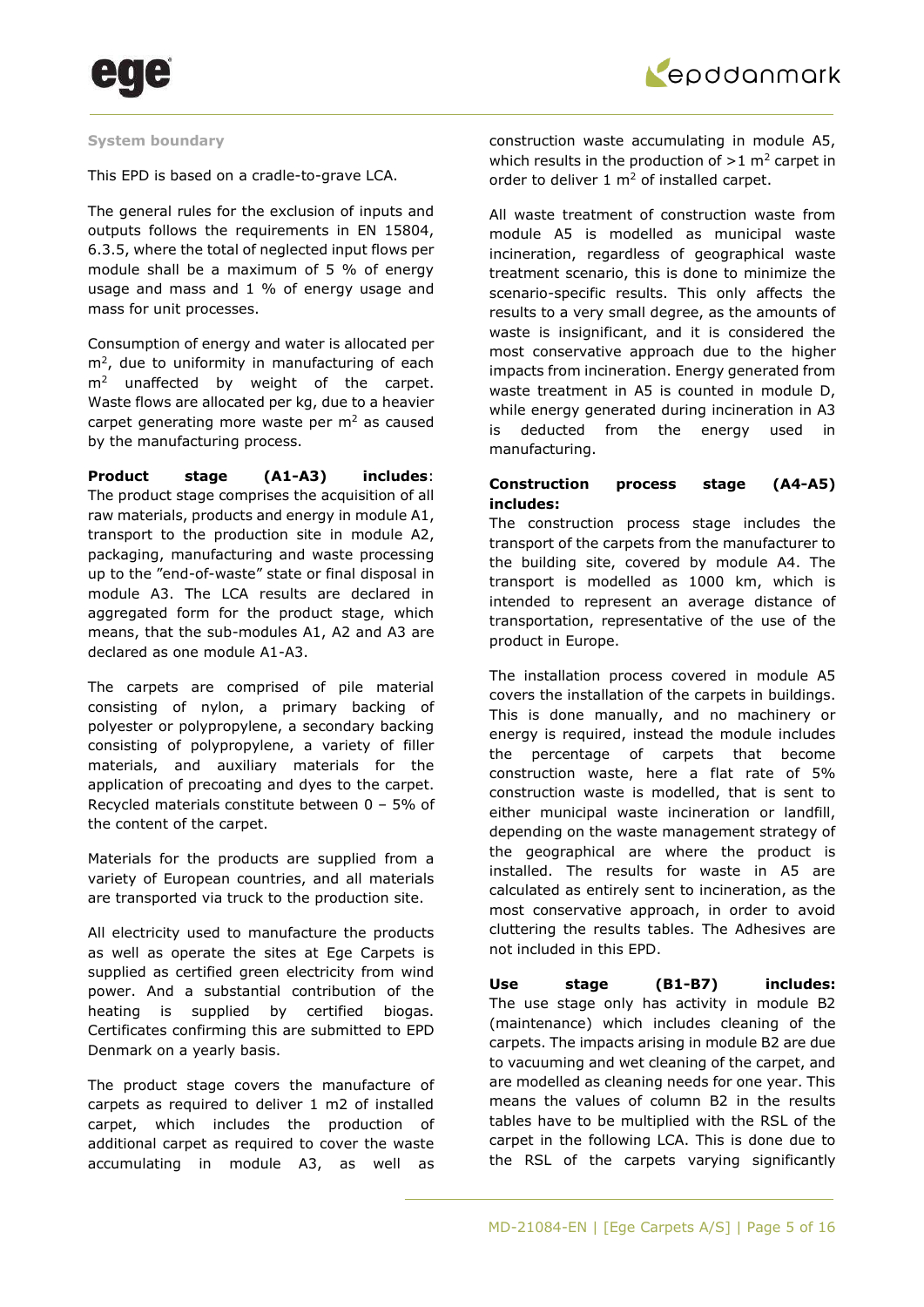

depending on the use scenarios. There are no relevant contributions in the modules B3-B7.

**End of Life (C1-C4) includes:**  End-of-life is modelled using two different scenarios for waste processing: scenario 1 where the carpet is sent to municipal waste incineration, and scenario 2 where the carpet is sent to a landfill.

There are no impacts occurring in module C1, as the carpets are removed manually, requiring no additional machinery.

Module C2 covers the transport of construction waste after demolition. This is calculated as 40 km, based on estimated standard distances to waste treatment sites.

Module C3 includes carpets sent to municipal waste incineration, based on average incineration scenarios for European conditions. The municipal waste incineration exports electrical and thermal energy.

Module C4 covers carpets sent to landfill, including treatment of waste and collection of gas, which is utilized on site resulting in exported electrical energy<sup>1</sup>.

Both scenarios have identical results for modules C1 and C2, but differences in modules C3 and C4. Scenario 1 has impacts from the waste incineration in module C3 (marked as C3/1 in the results tables) and no impacts in C4, while Scenario 2 has no impacts in C3 but instead in C4 (marked as C4/2 in the results tables).

### **Re-use, recovery and recycling potential (D) includes:**

Module D includes the potentials in energy recovery arising from either incineration or landfilling of the carpets at the end of life, as well as incineration of installation waste occurring in module A5. In the results tables this is presented in two columns: firstly 'D/1' covering the potentials arising during the life of the carpet, along with covering the potentials for energy recovery form End-of-Life scenario 1 (incineration), and secondly 'D/2' covering the same potentials arising during the life of the carpet, along with exported energy from End-of-Life scenario 2 (landfill) as a result of landfilling.

<sup>&</sup>lt;sup>1</sup> Sustainable paths for managing solid and liquid waste from

[distilleries and breweries - ScienceDirect](https://www.sciencedirect.com/science/article/pii/S0959652617302688#!)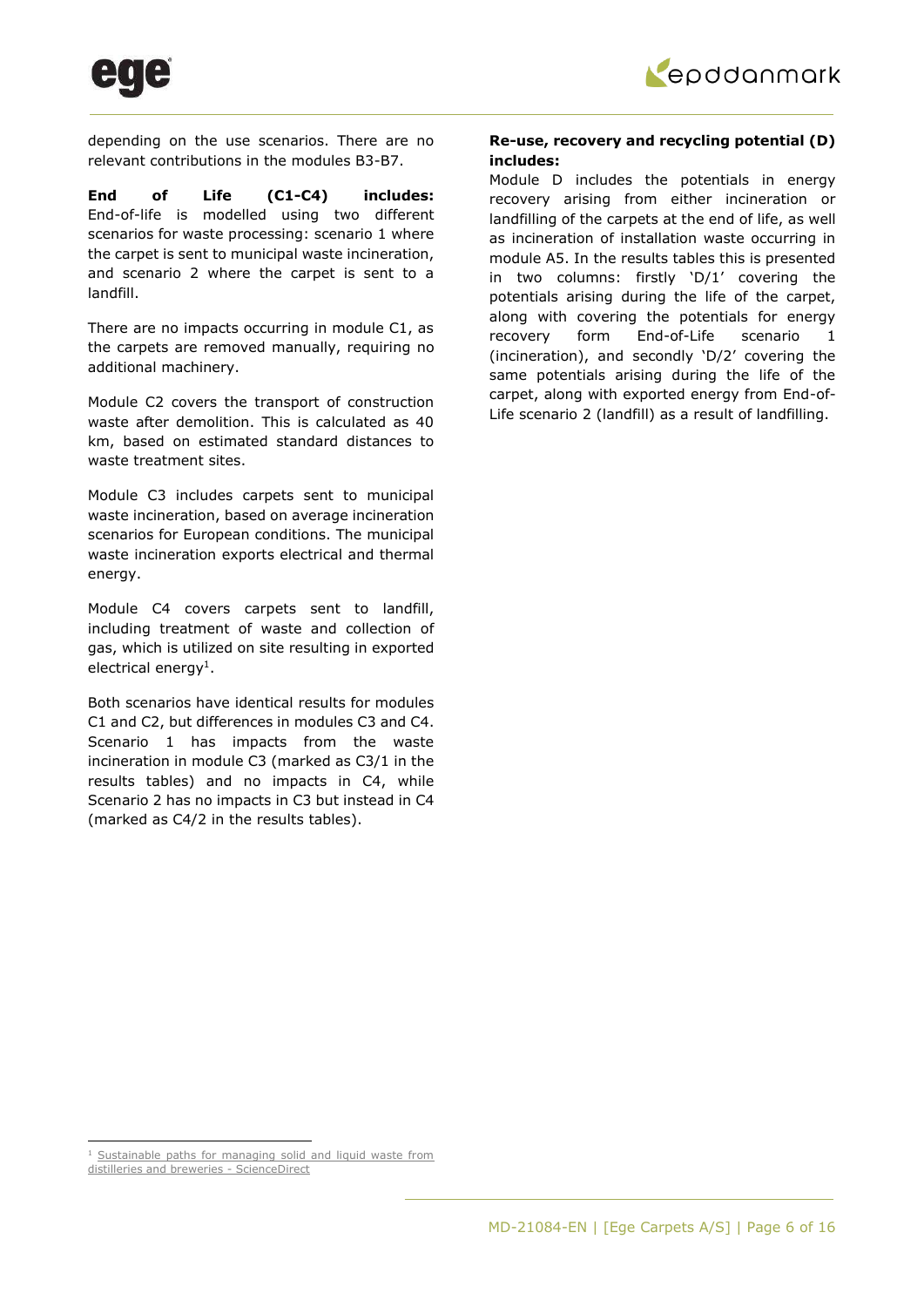

# ege

## LCA results

Waste scenarios:  $C3/1 + D/1 =$  disposal as incineration.  $C4/2 + D/2 =$  disposal as landfill.

### **Highline 630 WT.**

| <b>ENVIRONMENTAL IMPACTS PER m2 Highline 630 WT</b><br>$A1-A3$<br><b>B3-B7</b><br><b>Unit</b><br>A4<br>A <sub>5</sub><br><b>B1</b><br><b>B2</b><br>C <sub>1</sub><br>C <sub>2</sub><br>C <sub>3/1</sub><br>C4/2<br>D/1<br>D/2<br><b>Indicator</b><br>kg CO <sub>2</sub><br>$1,08E + 01$<br>1,87E-01<br>1,58E-01<br>2,42E-01<br>$3,26E+00$<br>GWP-total<br>$\mathbf{0}$<br>7,13E-03<br>$3,16E+00$<br>$-1,08E+00$<br>0<br>$\Omega$<br>$-1,13E-01$<br>eq.<br>kg CO <sub>2</sub><br><b>GWP-fossil</b><br>$1,04E + 01$<br>1,84E-01<br>4,36E-02<br>2,39E-01<br>6,99E-03<br>8,64E-01<br>2,84E-01<br>$\mathbf{0}$<br>$-1,07E+00$<br>0<br>$\Omega$<br>$-1,12E-01$<br>eq.<br>GWP-<br>kg CO <sub>2</sub><br>3,17E-01<br>2,08E-03<br>1,15E-01<br>$2,29E+00$<br>$2,98E+00$<br>$-2,73E-03$<br>$\mathbf{0}$<br>7,91E-05<br>$-4,43E-03$<br>$-4,53E-04$<br>0<br>$\Omega$<br>biogenic<br>eq.<br>kg CO <sub>2</sub><br>1,56E-02<br>1,52E-03<br>2,89E-06<br>6,14E-03<br>5,78E-05<br>$0,00E+00$<br>$-1,52E-03$<br>GWP-luluc<br>$\mathbf{0}$<br>1,27E-04<br>$-2,20E-04$<br>0<br>$\Omega$<br>eq.<br>ka CFC<br>3,24E-08<br>2,39E-10<br>ODP<br>3,67E-17<br>1,05E-09<br>$\mathbf{0}$<br>1,40E-18<br>4,78E-09<br>3,66E-16<br>$-8,97E-15$<br>$-2,41E-15$<br>0<br>$\mathbf{0}$<br>11 eq.<br>mol H <sup>+</sup><br>6,55E-04<br>1,39E-04<br>5,14E-04<br>7,74E-04<br>AP<br>1,72E-02<br>$\mathbf{0}$<br>2,49E-05<br>2,75E-03<br>$-1,99E-03$<br>$-2,00E-04$<br>0<br>$\mathbf{0}$<br>eq.<br>EP-<br>kg PO <sub>4</sub><br>1,97E-04<br>5,52E-07<br>2,41E-09<br>9,65E-07<br>2,10E-08<br>2,72E-08<br>2,87E-05<br>$-5,12E-06$<br>$-6,22E-07$<br>0<br>0<br>$\Omega$<br>freshwater<br>eq.<br>kg N<br>5,41E-03<br>3,03E-04<br>6,12E-05<br>1,23E-04<br>1,15E-05<br>1,50E-03<br>0<br>1,21E-03<br>$-6.21E-04$<br>$-6,53E-05$<br>0<br>0<br>EP-marine<br>eg.<br>mol N<br>5,22E-02<br>3,38E-03<br>6,98E-04<br>1,30E-03<br>1,29E-04<br>1,38E-02<br>2,80E-03<br>$-6,32E-03$<br>$-6,49E-04$<br>0<br>0<br>$\mathbf 0$<br>EP-terrestrial<br>eq.<br>kg<br><b>POCP</b><br>1,51E-02<br>5,92E-04<br>1,57E-04<br>3,52E-04<br>$\mathbf{0}$<br>$\Omega$<br>2,25E-05<br><b>NMVOC</b><br>0<br>3,12E-03<br>1,65E-03<br>$-1,61E-03$<br>$-1,62E-04$<br>eq.<br>kg Sb<br>3,14E-11<br>ADPm <sup>1</sup><br>3,11E-06<br>1,65E-08<br>8,21E-08<br>6.27E-10<br>5,29E-13<br>1.04E-08<br>$-1.78E-07$<br>0<br>$\mathbf{0}$<br>0<br>$-3,87E-08$<br>eq.<br>1,95E+02<br>2,47E+00<br>7,83E-02<br>9,43E-02<br>1,47E+00<br>$2,21E+00$<br>ADPf <sup>1</sup><br>MJ<br>$4,33E+00$<br>$-1,24E+01$<br>$-1,32E+00$<br>$\mathbf{0}$<br>$\mathbf{0}$<br>0 |                                                                                                                                                                                                                                                                                                                                                                                                                                                                                                                                                                                                                                                                                                                                                                                 |          |          |          |   |          |                                 |          |          |          |          |             |             |  |  |  |  |  |
|-----------------------------------------------------------------------------------------------------------------------------------------------------------------------------------------------------------------------------------------------------------------------------------------------------------------------------------------------------------------------------------------------------------------------------------------------------------------------------------------------------------------------------------------------------------------------------------------------------------------------------------------------------------------------------------------------------------------------------------------------------------------------------------------------------------------------------------------------------------------------------------------------------------------------------------------------------------------------------------------------------------------------------------------------------------------------------------------------------------------------------------------------------------------------------------------------------------------------------------------------------------------------------------------------------------------------------------------------------------------------------------------------------------------------------------------------------------------------------------------------------------------------------------------------------------------------------------------------------------------------------------------------------------------------------------------------------------------------------------------------------------------------------------------------------------------------------------------------------------------------------------------------------------------------------------------------------------------------------------------------------------------------------------------------------------------------------------------------------------------------------------------------------------------------------------------------------------------------------------------------------------------------------------------------------------------------------------------------------------------------------------------------------------------------------------------------------------------------------------------------------------------------------------------------------------------|---------------------------------------------------------------------------------------------------------------------------------------------------------------------------------------------------------------------------------------------------------------------------------------------------------------------------------------------------------------------------------------------------------------------------------------------------------------------------------------------------------------------------------------------------------------------------------------------------------------------------------------------------------------------------------------------------------------------------------------------------------------------------------|----------|----------|----------|---|----------|---------------------------------|----------|----------|----------|----------|-------------|-------------|--|--|--|--|--|
|                                                                                                                                                                                                                                                                                                                                                                                                                                                                                                                                                                                                                                                                                                                                                                                                                                                                                                                                                                                                                                                                                                                                                                                                                                                                                                                                                                                                                                                                                                                                                                                                                                                                                                                                                                                                                                                                                                                                                                                                                                                                                                                                                                                                                                                                                                                                                                                                                                                                                                                                                                 |                                                                                                                                                                                                                                                                                                                                                                                                                                                                                                                                                                                                                                                                                                                                                                                 |          |          |          |   |          |                                 |          |          |          |          |             |             |  |  |  |  |  |
|                                                                                                                                                                                                                                                                                                                                                                                                                                                                                                                                                                                                                                                                                                                                                                                                                                                                                                                                                                                                                                                                                                                                                                                                                                                                                                                                                                                                                                                                                                                                                                                                                                                                                                                                                                                                                                                                                                                                                                                                                                                                                                                                                                                                                                                                                                                                                                                                                                                                                                                                                                 |                                                                                                                                                                                                                                                                                                                                                                                                                                                                                                                                                                                                                                                                                                                                                                                 |          |          |          |   |          |                                 |          |          |          |          |             |             |  |  |  |  |  |
|                                                                                                                                                                                                                                                                                                                                                                                                                                                                                                                                                                                                                                                                                                                                                                                                                                                                                                                                                                                                                                                                                                                                                                                                                                                                                                                                                                                                                                                                                                                                                                                                                                                                                                                                                                                                                                                                                                                                                                                                                                                                                                                                                                                                                                                                                                                                                                                                                                                                                                                                                                 |                                                                                                                                                                                                                                                                                                                                                                                                                                                                                                                                                                                                                                                                                                                                                                                 |          |          |          |   |          |                                 |          |          |          |          |             |             |  |  |  |  |  |
|                                                                                                                                                                                                                                                                                                                                                                                                                                                                                                                                                                                                                                                                                                                                                                                                                                                                                                                                                                                                                                                                                                                                                                                                                                                                                                                                                                                                                                                                                                                                                                                                                                                                                                                                                                                                                                                                                                                                                                                                                                                                                                                                                                                                                                                                                                                                                                                                                                                                                                                                                                 |                                                                                                                                                                                                                                                                                                                                                                                                                                                                                                                                                                                                                                                                                                                                                                                 |          |          |          |   |          |                                 |          |          |          |          |             |             |  |  |  |  |  |
|                                                                                                                                                                                                                                                                                                                                                                                                                                                                                                                                                                                                                                                                                                                                                                                                                                                                                                                                                                                                                                                                                                                                                                                                                                                                                                                                                                                                                                                                                                                                                                                                                                                                                                                                                                                                                                                                                                                                                                                                                                                                                                                                                                                                                                                                                                                                                                                                                                                                                                                                                                 |                                                                                                                                                                                                                                                                                                                                                                                                                                                                                                                                                                                                                                                                                                                                                                                 |          |          |          |   |          |                                 |          |          |          |          |             |             |  |  |  |  |  |
|                                                                                                                                                                                                                                                                                                                                                                                                                                                                                                                                                                                                                                                                                                                                                                                                                                                                                                                                                                                                                                                                                                                                                                                                                                                                                                                                                                                                                                                                                                                                                                                                                                                                                                                                                                                                                                                                                                                                                                                                                                                                                                                                                                                                                                                                                                                                                                                                                                                                                                                                                                 |                                                                                                                                                                                                                                                                                                                                                                                                                                                                                                                                                                                                                                                                                                                                                                                 |          |          |          |   |          |                                 |          |          |          |          |             |             |  |  |  |  |  |
|                                                                                                                                                                                                                                                                                                                                                                                                                                                                                                                                                                                                                                                                                                                                                                                                                                                                                                                                                                                                                                                                                                                                                                                                                                                                                                                                                                                                                                                                                                                                                                                                                                                                                                                                                                                                                                                                                                                                                                                                                                                                                                                                                                                                                                                                                                                                                                                                                                                                                                                                                                 |                                                                                                                                                                                                                                                                                                                                                                                                                                                                                                                                                                                                                                                                                                                                                                                 |          |          |          |   |          |                                 |          |          |          |          |             |             |  |  |  |  |  |
|                                                                                                                                                                                                                                                                                                                                                                                                                                                                                                                                                                                                                                                                                                                                                                                                                                                                                                                                                                                                                                                                                                                                                                                                                                                                                                                                                                                                                                                                                                                                                                                                                                                                                                                                                                                                                                                                                                                                                                                                                                                                                                                                                                                                                                                                                                                                                                                                                                                                                                                                                                 |                                                                                                                                                                                                                                                                                                                                                                                                                                                                                                                                                                                                                                                                                                                                                                                 |          |          |          |   |          |                                 |          |          |          |          |             |             |  |  |  |  |  |
|                                                                                                                                                                                                                                                                                                                                                                                                                                                                                                                                                                                                                                                                                                                                                                                                                                                                                                                                                                                                                                                                                                                                                                                                                                                                                                                                                                                                                                                                                                                                                                                                                                                                                                                                                                                                                                                                                                                                                                                                                                                                                                                                                                                                                                                                                                                                                                                                                                                                                                                                                                 |                                                                                                                                                                                                                                                                                                                                                                                                                                                                                                                                                                                                                                                                                                                                                                                 |          |          |          |   |          |                                 |          |          |          |          |             |             |  |  |  |  |  |
|                                                                                                                                                                                                                                                                                                                                                                                                                                                                                                                                                                                                                                                                                                                                                                                                                                                                                                                                                                                                                                                                                                                                                                                                                                                                                                                                                                                                                                                                                                                                                                                                                                                                                                                                                                                                                                                                                                                                                                                                                                                                                                                                                                                                                                                                                                                                                                                                                                                                                                                                                                 |                                                                                                                                                                                                                                                                                                                                                                                                                                                                                                                                                                                                                                                                                                                                                                                 |          |          |          |   |          |                                 |          |          |          |          |             |             |  |  |  |  |  |
|                                                                                                                                                                                                                                                                                                                                                                                                                                                                                                                                                                                                                                                                                                                                                                                                                                                                                                                                                                                                                                                                                                                                                                                                                                                                                                                                                                                                                                                                                                                                                                                                                                                                                                                                                                                                                                                                                                                                                                                                                                                                                                                                                                                                                                                                                                                                                                                                                                                                                                                                                                 |                                                                                                                                                                                                                                                                                                                                                                                                                                                                                                                                                                                                                                                                                                                                                                                 |          |          |          |   |          |                                 |          |          |          |          |             |             |  |  |  |  |  |
|                                                                                                                                                                                                                                                                                                                                                                                                                                                                                                                                                                                                                                                                                                                                                                                                                                                                                                                                                                                                                                                                                                                                                                                                                                                                                                                                                                                                                                                                                                                                                                                                                                                                                                                                                                                                                                                                                                                                                                                                                                                                                                                                                                                                                                                                                                                                                                                                                                                                                                                                                                 |                                                                                                                                                                                                                                                                                                                                                                                                                                                                                                                                                                                                                                                                                                                                                                                 |          |          |          |   |          |                                 |          |          |          |          |             |             |  |  |  |  |  |
|                                                                                                                                                                                                                                                                                                                                                                                                                                                                                                                                                                                                                                                                                                                                                                                                                                                                                                                                                                                                                                                                                                                                                                                                                                                                                                                                                                                                                                                                                                                                                                                                                                                                                                                                                                                                                                                                                                                                                                                                                                                                                                                                                                                                                                                                                                                                                                                                                                                                                                                                                                 |                                                                                                                                                                                                                                                                                                                                                                                                                                                                                                                                                                                                                                                                                                                                                                                 |          |          |          |   |          |                                 |          |          |          |          |             |             |  |  |  |  |  |
| WDP <sup>1</sup>                                                                                                                                                                                                                                                                                                                                                                                                                                                                                                                                                                                                                                                                                                                                                                                                                                                                                                                                                                                                                                                                                                                                                                                                                                                                                                                                                                                                                                                                                                                                                                                                                                                                                                                                                                                                                                                                                                                                                                                                                                                                                                                                                                                                                                                                                                                                                                                                                                                                                                                                                | m <sup>3</sup>                                                                                                                                                                                                                                                                                                                                                                                                                                                                                                                                                                                                                                                                                                                                                                  | 6,57E-01 | 1,72E-03 | 1,90E-02 | 0 | 4,42E-02 | $\Omega$                        | $\Omega$ | 6,57E-05 | 3,79E-01 | 1,09E-02 | $-1,01E-01$ | $-1,05E-02$ |  |  |  |  |  |
| Caption                                                                                                                                                                                                                                                                                                                                                                                                                                                                                                                                                                                                                                                                                                                                                                                                                                                                                                                                                                                                                                                                                                                                                                                                                                                                                                                                                                                                                                                                                                                                                                                                                                                                                                                                                                                                                                                                                                                                                                                                                                                                                                                                                                                                                                                                                                                                                                                                                                                                                                                                                         |                                                                                                                                                                                                                                                                                                                                                                                                                                                                                                                                                                                                                                                                                                                                                                                 |          |          |          |   |          |                                 |          |          |          |          |             |             |  |  |  |  |  |
|                                                                                                                                                                                                                                                                                                                                                                                                                                                                                                                                                                                                                                                                                                                                                                                                                                                                                                                                                                                                                                                                                                                                                                                                                                                                                                                                                                                                                                                                                                                                                                                                                                                                                                                                                                                                                                                                                                                                                                                                                                                                                                                                                                                                                                                                                                                                                                                                                                                                                                                                                                 | GWP-total = Global Warming Potential - total; GWP-fossil = Global Warming Potential - fossil fuels; GWP-biogenic = Global Warming Potential -<br>biogenic; GWP-luluc = Global Warming Potential - land use and land use change; ODP = Ozone Depletion; AP = Acidifcation;<br>EP-freshwater = Eutrophication - aquatic freshwater; EP-marine = Eutrophication - aquatic marine; EP-terrestrial = Eutrophication - terrestrial;<br>POCP = Photochemical zone formation; ADPm = Abiotic Depletion Potential - minerals and metals; ADPf = Abiotic Depletion Potential - fossil<br>fuels; WDP = Water Depletion Potential<br><sup>1</sup> The results of this environmental indicator shall be used with care as the uncertainties on these results are high or as there is limited |          |          |          |   |          |                                 |          |          |          |          |             |             |  |  |  |  |  |
| <b>Disclaimer</b>                                                                                                                                                                                                                                                                                                                                                                                                                                                                                                                                                                                                                                                                                                                                                                                                                                                                                                                                                                                                                                                                                                                                                                                                                                                                                                                                                                                                                                                                                                                                                                                                                                                                                                                                                                                                                                                                                                                                                                                                                                                                                                                                                                                                                                                                                                                                                                                                                                                                                                                                               |                                                                                                                                                                                                                                                                                                                                                                                                                                                                                                                                                                                                                                                                                                                                                                                 |          |          |          |   |          | experienced with the indicator. |          |          |          |          |             |             |  |  |  |  |  |

|                    |                                                                                                                                                             |          |                | <b>ADDITIONAL ENVIRONMENTAL IMPACTS PER m2 Highline 630 WT</b> |           |           |                     |                |                                                                             |                  |             |                                                                                                                                                                                                                                                                                                                                                                                                                                                    |             |
|--------------------|-------------------------------------------------------------------------------------------------------------------------------------------------------------|----------|----------------|----------------------------------------------------------------|-----------|-----------|---------------------|----------------|-----------------------------------------------------------------------------|------------------|-------------|----------------------------------------------------------------------------------------------------------------------------------------------------------------------------------------------------------------------------------------------------------------------------------------------------------------------------------------------------------------------------------------------------------------------------------------------------|-------------|
| <b>Parameter</b>   | <b>Unit</b>                                                                                                                                                 | $A1-A3$  | A <sub>4</sub> | A <sub>5</sub>                                                 | <b>B1</b> | <b>B2</b> | <b>B3-B7</b>        | C <sub>1</sub> | C <sub>2</sub>                                                              | C <sub>3/1</sub> | C4/2        | D/1                                                                                                                                                                                                                                                                                                                                                                                                                                                | D/2         |
| <b>PM</b>          | <b>[Disease</b><br>incidence1                                                                                                                               | 1,38E-07 | 3,76E-09       | 3,98E-10                                                       | 0         | 6,25E-09  | $\Omega$            | 0              | 7,81E-09                                                                    | 7,47E-09         | $-7,90E-10$ | $-1,66E-08$                                                                                                                                                                                                                                                                                                                                                                                                                                        | $-1,77E-09$ |
| IRP <sup>2</sup>   | [kBq<br>U235 eq.]                                                                                                                                           | 4,07E-01 | 6,59E-04       | 6,04E-05                                                       | 0         | 9,79E-02  | $\mathbf{0}$        | 0              | 1,18E-03                                                                    | 3,68E-03         | $-1,63E-03$ | $-3,42E-02$                                                                                                                                                                                                                                                                                                                                                                                                                                        | $-8,92E-03$ |
| $ETP-fw1$          | [CTUe]<br>1,29E+02<br>1,84E+00<br>5,37E-02<br>$1,82E+00$<br>$5,17E+00$<br>$-1.58E-01$<br>$-3,32E+00$<br>$-4,16E-01$<br>0<br>$1,00E+00$<br>$\mathbf{0}$<br>0 |          |                |                                                                |           |           |                     |                |                                                                             |                  |             |                                                                                                                                                                                                                                                                                                                                                                                                                                                    |             |
| $HTP-C1$           | [CTUh]                                                                                                                                                      | 4,90E-09 | 3,71E-11       | 4,06E-12                                                       | 0         | 6,76E-11  | $\mathbf{0}$        | 0              | 7,98E-11                                                                    | 1,03E-10         | $-1,06E-11$ | $-2,22E-10$                                                                                                                                                                                                                                                                                                                                                                                                                                        | $-3,74E-11$ |
| $HTP-nc1$          | [CTUh]                                                                                                                                                      | 1,86E-07 | 2,22E-09       | 4,13E-10                                                       | 0         | 2,44E-09  | $\mathbf{0}$        | 0              | 8,17E-09                                                                    | 1,14E-08         | $-4,36E-10$ | $-9,16E-09$                                                                                                                                                                                                                                                                                                                                                                                                                                        | $-1,01E-09$ |
| SOP <sup>1</sup>   |                                                                                                                                                             | 2,78E+01 | 8,50E-01       | 1,62E-03                                                       | 0         | 1,56E+00  | $\Omega$            | 0              | $0,00E+00$                                                                  | 1,50E-01         | $-9,78E-01$ | $-2,05E+01$                                                                                                                                                                                                                                                                                                                                                                                                                                        | $-2,17E+00$ |
| Caption            |                                                                                                                                                             |          |                |                                                                |           |           |                     |                | effects; HTP-nc = Human toxicity $-$ non cancer effects; SQP = Soil Quality |                  |             | PM = Particulate Matter emissions; IRP = Ionizing radiation – human health; ETP-fw = Eco toxicity – freshwater; HTP-c = Human toxicity – cancer                                                                                                                                                                                                                                                                                                    |             |
| <b>Disclaimers</b> |                                                                                                                                                             |          |                |                                                                |           |           | with the indicator. |                |                                                                             |                  |             | <sup>1</sup> The results of this environmental indicator shall be used with care as the uncertainties on these results are high or as there is limited experienced                                                                                                                                                                                                                                                                                 |             |
|                    |                                                                                                                                                             |          |                |                                                                |           |           |                     |                |                                                                             |                  |             | <sup>2</sup> This impact category deals mainly with the eventual impact of low dose ionizing radiation on human health of the nuclear fuel cycle. It does not<br>consider effects due to possible nuclear accidents, occupational exposure nor due to radioactive waste disposal in underground facilities. Potential<br>ionizing radiation from the soil, from radon and from some construction materials is also not measured by this indicator. |             |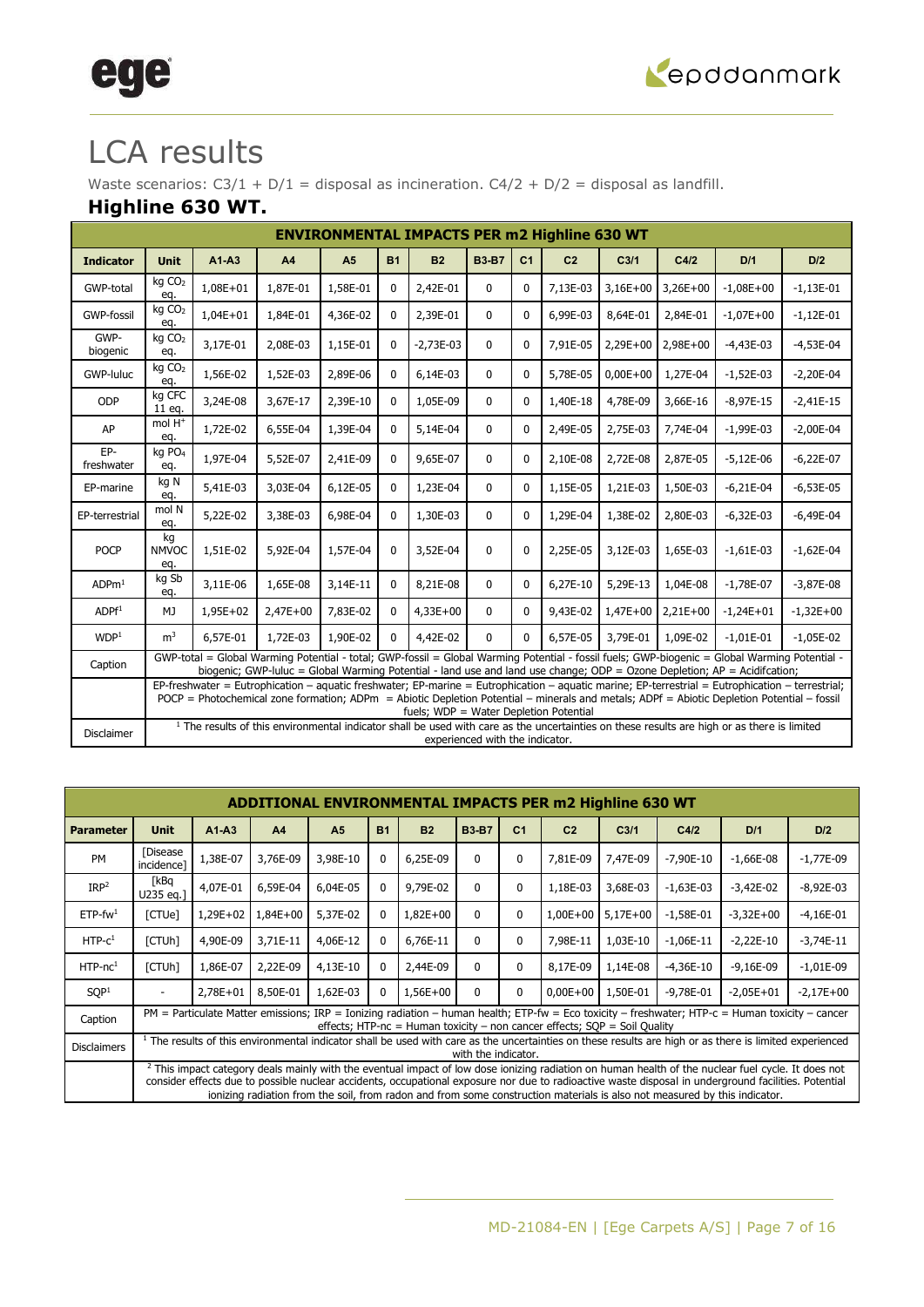

|                  |                     |            |              |                |           | <b>RESOURCE USE PER m2 Highline 630 WT</b> |              |                |                |                  |            |                                                                                                                                                                                                                                                                                                                                                                                                                                                                                                                                                                                                                                                                           |             |
|------------------|---------------------|------------|--------------|----------------|-----------|--------------------------------------------|--------------|----------------|----------------|------------------|------------|---------------------------------------------------------------------------------------------------------------------------------------------------------------------------------------------------------------------------------------------------------------------------------------------------------------------------------------------------------------------------------------------------------------------------------------------------------------------------------------------------------------------------------------------------------------------------------------------------------------------------------------------------------------------------|-------------|
| <b>Parameter</b> | <b>Unit</b>         | $A1 - A3$  | A4           | A <sub>5</sub> | <b>B1</b> | <b>B2</b>                                  | <b>B3-B7</b> | C <sub>1</sub> | C <sub>2</sub> | C <sub>3/1</sub> | C4/2       | D/1                                                                                                                                                                                                                                                                                                                                                                                                                                                                                                                                                                                                                                                                       | D/2         |
| <b>PERE</b>      | [M]                 | $3,53E+01$ | 1,42E-01     | 3,52E-04       |           | $1,91E+00$                                 | 0            | 0              | 5,42E-03       | 1,62E-03         | 1,60E-01   | $-9,76E+00$                                                                                                                                                                                                                                                                                                                                                                                                                                                                                                                                                                                                                                                               | $-1,94E+00$ |
| PERM             | [M]                 | $0,00E+00$ | $0,00E + 00$ | $0,00E+00$     |           | $0,00E + 00$                               | $\mathbf{0}$ | 0              | $0,00E + 00$   | $0,00E+00$       | $0,00E+00$ | $0,00E + 00$                                                                                                                                                                                                                                                                                                                                                                                                                                                                                                                                                                                                                                                              | $0,00E+00$  |
| <b>PERT</b>      | [M]                 | $3,53E+01$ | 1,42E-01     | 3,52E-04       |           | $1,91E+00$                                 | 0            | 0              | 5,42E-03       | 1,62E-03         | 1,60E-01   | $-9,76E+00$                                                                                                                                                                                                                                                                                                                                                                                                                                                                                                                                                                                                                                                               | $-1,94E+00$ |
| PENRE            | [M]                 | 1,55E+02   | 2,48E+00     | 7,83E-02       |           | $4,33E+00$                                 | $\mathbf{0}$ | $\Omega$       | 9,46E-02       | $1,47E+00$       | $2,21E+00$ | $-1,24E+01$                                                                                                                                                                                                                                                                                                                                                                                                                                                                                                                                                                                                                                                               | $-1,32E+00$ |
| <b>PENRM</b>     | [M]                 | $4,05E+01$ | $0,00E+00$   | $0,00E+00$     |           | $0,00E + 00$                               | $\mathbf{0}$ | 0              | $0,00E+00$     | $0,00E+00$       | $0,00E+00$ | $0,00E+00$                                                                                                                                                                                                                                                                                                                                                                                                                                                                                                                                                                                                                                                                | $0,00E+00$  |
| <b>PENRT</b>     | [M]                 | 1,95E+02   | 2,48E+00     | 7,83E-02       |           | $4,33E+00$                                 | 0            | $\Omega$       | 9,46E-02       | $1,47E+00$       | $2,21E+00$ | $-1,24E+01$                                                                                                                                                                                                                                                                                                                                                                                                                                                                                                                                                                                                                                                               | $-1,32E+00$ |
| <b>SM</b>        | [kg]                | 1,26E-01   | $0,00E+00$   | $0,00E+00$     |           | $0,00E + 00$                               | $\mathbf{0}$ | 0              | $0,00E+00$     | $0,00E+00$       | $0,00E+00$ | $0,00E+00$                                                                                                                                                                                                                                                                                                                                                                                                                                                                                                                                                                                                                                                                | $0,00E+00$  |
| <b>RSF</b>       | [M]                 | $3,57E+00$ | $0,00E+00$   | $0,00E+00$     |           | $0,00E + 00$                               | 0            | 0              | $0,00E + 00$   | $0,00E+00$       | $0,00E+00$ | $0,00E+00$                                                                                                                                                                                                                                                                                                                                                                                                                                                                                                                                                                                                                                                                | $0,00E+00$  |
| <b>NRSF</b>      | [M]                 | $0,00E+00$ | $0,00E+00$   | $0,00E+00$     |           | $0,00E + 00$                               | $\mathbf{0}$ | 0              | $0,00E+00$     | $0,00E+00$       | $0,00E+00$ | $0,00E+00$                                                                                                                                                                                                                                                                                                                                                                                                                                                                                                                                                                                                                                                                | $0,00E+00$  |
| <b>FW</b>        | $\lceil m^3 \rceil$ | 3,23E-02   | 1,63E-04     | 4,42E-04       | 0         | 1,98E-03                                   | 0            | 0              | 6,21E-06       | 8,83E-03         | 3,17E-04   | $-4,78E-03$                                                                                                                                                                                                                                                                                                                                                                                                                                                                                                                                                                                                                                                               | $-8,36E-04$ |
| Caption          |                     |            |              |                |           |                                            |              |                |                |                  |            | PERE = Use of renewable primary energy excluding renewable primary energy resources used as raw materials; PERM = Use of renewable<br>primary energy resources used as raw materials; PERT = Total use of renewable primary energy resources; PENRE = Use of non renewable<br>primary energy excluding non renewable primary energy resources used as raw materials; PENRM = Use of non renewable primary energy<br>resources used as raw materials; PENRT = Total use of non renewable primary energy resources; SM = Use of secondary material; RSF =<br>Use of renewable secondary fuels; $NRSF =$ Use of non renewable secondary fuels; $FW = Net$ use of fresh water |             |

|                  |             |          |                |                |           |           |              |                | <b>WASTE CATEGORIES AND OUTPUT FLOWS PER m2 Highline 630 WT</b> |                  |              |               |               |
|------------------|-------------|----------|----------------|----------------|-----------|-----------|--------------|----------------|-----------------------------------------------------------------|------------------|--------------|---------------|---------------|
| <b>Parameter</b> | <b>Unit</b> | $A1-A3$  | A <sub>4</sub> | A <sub>5</sub> | <b>B1</b> | <b>B2</b> | <b>B3-B7</b> | C <sub>1</sub> | C <sub>2</sub>                                                  | C <sub>3/1</sub> | C4/2         | D/1           | D/2           |
| <b>HWD</b>       | [kq]        | 3,37E-04 | 1,31E-10       | 2,49E-13       | 0         | 7,11E-06  | 0            |                | 4,98E-12                                                        | $0.00E + 00$     | 3,98E-10     | $-1.80E-08$   | $-2,34E-09$   |
| <b>NHWD</b>      | [kq]        | 1.11E-01 | 3,90E-04       | 7.42E-07       | 0         | 3,19E-03  | 0            |                | 1,48E-05                                                        | $0.00E + 00$     | $1.53E + 00$ | $-4.65E-02$   | $-5.11E-03$   |
| <b>RWD</b>       | [kg]        | 1,71E-03 | 4,50E-06       | 3,73E-06       |           | 5,94E-04  | 0            |                | 1,72E-07                                                        | 7,45E-05         | 2,57E-05     | $-3.06E - 04$ | $-8.01E - 05$ |

| <b>CRU</b> | [kq] | $0.00E + 00$ | $0.00E + 00$ | $0.00E + 00$ | 0        | $0.00E + 00$ | 0            | 0 | $0.00E + 00$ | $0.00E + 00$ | $0.00E + 00$ | $0.00E + 00$                                                                                                                         | $0,00E+00$                                                                                                                  |
|------------|------|--------------|--------------|--------------|----------|--------------|--------------|---|--------------|--------------|--------------|--------------------------------------------------------------------------------------------------------------------------------------|-----------------------------------------------------------------------------------------------------------------------------|
| <b>MFR</b> | [kg] | 1,91E-02     | $0.00E + 00$ | $0.00E + 00$ | 0        | $0,00E+00$   | 0            | 0 | $0.00E + 00$ | $0.00E + 00$ | $0.00E + 00$ | $0.00E + 00$                                                                                                                         | $0,00E+00$                                                                                                                  |
| <b>MER</b> | [kq] | 2,19E-01     | $0.00E + 00$ | 1.06E-01     | 0        | $0.00E + 00$ | 0            | 0 | $0.00E + 00$ | $2.12E + 00$ | $0.00E + 00$ | $0.00E + 00$                                                                                                                         | $0,00E+00$                                                                                                                  |
| EEE        | [MJ] | 1,06E+00     | $0.00E + 00$ | 1,53E-01     | 0        | $0.00E + 00$ | 0            | 0 | $0.00E + 00$ | $4.51E + 00$ | 8,91E-01     | $0.00E + 00$                                                                                                                         | $0,00E+00$                                                                                                                  |
| EET        | [MJ] | $4.53E + 00$ | $0.00E + 00$ | 6,52E-01     | $\Omega$ | $0.00E + 00$ | $\mathbf{0}$ | 0 | $0.00E + 00$ | $1.93E + 01$ | $0.00E + 00$ | $0.00E + 00$                                                                                                                         | $0,00E+00$                                                                                                                  |
| Caption    |      |              |              |              |          |              | Energy       |   |              |              |              | re-use; MFR = Materials for recycling; MER = Materials for energy recovery; EEE = Exported Electrical Energy, EET = Exported Thermal | HWD = Hazardous waste disposed; NHWD = Non hazardous waste disposed; RWD = Radioactive waste disposed; CRU = Components for |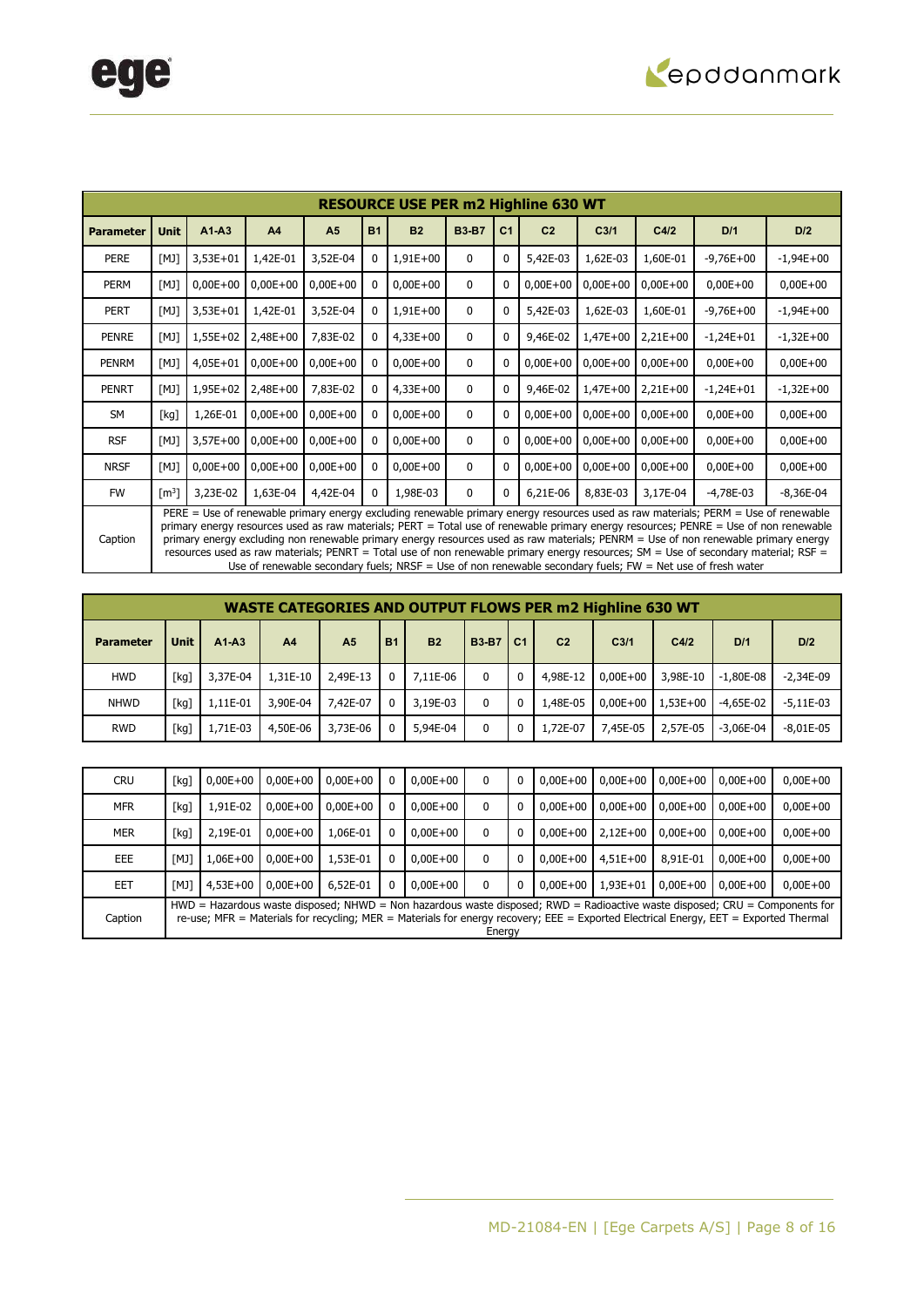

### **Highline 750 WT.**

|                   | <b>ENVIRONMENTAL IMPACTS PER m2 Highline 750 WT</b><br><b>Unit</b><br>A <sub>5</sub><br><b>B1</b><br><b>B2</b><br><b>B3-B7</b><br>C <sub>2</sub><br>D/2<br>$A1-A3$<br>A <sub>4</sub><br>C <sub>1</sub><br>C <sub>3/1</sub><br>C4/2<br>D/1<br>kg CO <sub>2</sub><br>1,66E-01<br>$1,26E+01$<br>1,96E-01<br>2,42E-01<br>7,46E-03<br>$3,30E+00$<br>$3,41E+00$<br>$-1,13E+00$<br>$\mathbf{0}$<br>$\mathbf{0}$<br>$\Omega$<br>$-1,18E-01$<br>eq.<br>kg CO <sub>2</sub><br>$1,23E+01$<br>1,92E-01<br>4,56E-02<br>2,39E-01<br>$\mathbf{0}$<br>7,31E-03<br>9,04E-01<br>2,97E-01<br>$-1,12E+00$<br>$-1,17E-01$<br>0<br>$\Omega$<br>eq.<br>GWP-<br>kg CO <sub>2</sub><br>3,40E-01<br>1,20E-01<br>2,17E-03<br>$-2,73E-03$<br>8,28E-05<br>2,40E+00<br>$3,11E+00$<br>$\mathbf{0}$<br>$\Omega$<br>$-4,64E-03$<br>$-4,74E-04$<br>$\mathbf{0}$<br>eq.<br>kg CO <sub>2</sub><br>1,61E-02<br>1,59E-03<br>3,03E-06<br>6,14E-03<br>6,05E-05<br>$0,00E + 00$<br>1,33E-04<br>0<br>$\mathbf{0}$<br>$-1,59E-03$<br>$-2,31E-04$<br>0<br>eq.<br>kg CFC<br>3,32E-08<br>2,50E-10<br>3,83E-16<br>ODP<br>3,84E-17<br>1,05E-09<br>1,46E-18<br>5,01E-09<br>$-9,38E-15$<br>$-2,52E-15$<br>$\mathbf{0}$<br>0<br>$\Omega$<br>11 eq.<br>mol H <sup>+</sup><br>1,94E-02<br>6,85E-04<br>1,45E-04<br>5,14E-04<br>2,61E-05<br>2,88E-03<br>8,10E-04<br>AP<br>$\mathbf 0$<br>$\mathbf{0}$<br>$-2,08E-03$<br>$-2,10E-04$<br>0<br>eq.<br>EP-<br>kg PO <sub>4</sub><br>2,01E-04<br>5,77E-07<br>2,52E-09<br>9,65E-07<br>2,20E-08<br>2,85E-08<br>3,00E-05<br>$-5,36E-06$<br>$-6,51E-07$<br>$\mathbf{0}$<br>$\mathbf{0}$<br>$\Omega$<br>eq.<br>kg N<br>6,17E-03<br>6,40E-05<br>3,17E-04<br>1,23E-04<br>1,57E-03<br>$\mathbf{0}$<br>$\mathbf 0$<br>$\mathbf{0}$<br>1,21E-05<br>1,27E-03<br>$-6,50E-04$<br>$-6,84E-05$<br>eq.<br>mol N<br>5,93E-02<br>7,31E-04<br>3,54E-03<br>1,30E-03<br>$\mathbf 0$<br>1,35E-04<br>1,45E-02<br>2,93E-03<br>$\Omega$<br>$-6,61E-03$<br>$-6,79E-04$<br>$\mathbf{0}$<br>eq.<br>kg<br>POCP<br>1,64E-04<br>$\mathbf{0}$<br><b>NMVOC</b><br>1,74E-02<br>6,19E-04<br>$\mathbf{0}$<br>3,52E-04<br>$\Omega$<br>2,36E-05<br>3,26E-03<br>1,73E-03<br>$-1,70E-04$<br>$-1,68E-03$<br>eq.<br>kg Sb |          |          |          |   |                                        |                                 |              |          |            |            |                                                                                                                                                                                                                                                                                                |             |
|-------------------|---------------------------------------------------------------------------------------------------------------------------------------------------------------------------------------------------------------------------------------------------------------------------------------------------------------------------------------------------------------------------------------------------------------------------------------------------------------------------------------------------------------------------------------------------------------------------------------------------------------------------------------------------------------------------------------------------------------------------------------------------------------------------------------------------------------------------------------------------------------------------------------------------------------------------------------------------------------------------------------------------------------------------------------------------------------------------------------------------------------------------------------------------------------------------------------------------------------------------------------------------------------------------------------------------------------------------------------------------------------------------------------------------------------------------------------------------------------------------------------------------------------------------------------------------------------------------------------------------------------------------------------------------------------------------------------------------------------------------------------------------------------------------------------------------------------------------------------------------------------------------------------------------------------------------------------------------------------------------------------------------------------------------------------------------------------------------------------------------------------------------------------------------------------------|----------|----------|----------|---|----------------------------------------|---------------------------------|--------------|----------|------------|------------|------------------------------------------------------------------------------------------------------------------------------------------------------------------------------------------------------------------------------------------------------------------------------------------------|-------------|
| <b>Indicator</b>  |                                                                                                                                                                                                                                                                                                                                                                                                                                                                                                                                                                                                                                                                                                                                                                                                                                                                                                                                                                                                                                                                                                                                                                                                                                                                                                                                                                                                                                                                                                                                                                                                                                                                                                                                                                                                                                                                                                                                                                                                                                                                                                                                                                     |          |          |          |   |                                        |                                 |              |          |            |            |                                                                                                                                                                                                                                                                                                |             |
| GWP-total         |                                                                                                                                                                                                                                                                                                                                                                                                                                                                                                                                                                                                                                                                                                                                                                                                                                                                                                                                                                                                                                                                                                                                                                                                                                                                                                                                                                                                                                                                                                                                                                                                                                                                                                                                                                                                                                                                                                                                                                                                                                                                                                                                                                     |          |          |          |   |                                        |                                 |              |          |            |            |                                                                                                                                                                                                                                                                                                |             |
| <b>GWP-fossil</b> |                                                                                                                                                                                                                                                                                                                                                                                                                                                                                                                                                                                                                                                                                                                                                                                                                                                                                                                                                                                                                                                                                                                                                                                                                                                                                                                                                                                                                                                                                                                                                                                                                                                                                                                                                                                                                                                                                                                                                                                                                                                                                                                                                                     |          |          |          |   |                                        |                                 |              |          |            |            |                                                                                                                                                                                                                                                                                                |             |
| biogenic          |                                                                                                                                                                                                                                                                                                                                                                                                                                                                                                                                                                                                                                                                                                                                                                                                                                                                                                                                                                                                                                                                                                                                                                                                                                                                                                                                                                                                                                                                                                                                                                                                                                                                                                                                                                                                                                                                                                                                                                                                                                                                                                                                                                     |          |          |          |   |                                        |                                 |              |          |            |            |                                                                                                                                                                                                                                                                                                |             |
| GWP-luluc         |                                                                                                                                                                                                                                                                                                                                                                                                                                                                                                                                                                                                                                                                                                                                                                                                                                                                                                                                                                                                                                                                                                                                                                                                                                                                                                                                                                                                                                                                                                                                                                                                                                                                                                                                                                                                                                                                                                                                                                                                                                                                                                                                                                     |          |          |          |   |                                        |                                 |              |          |            |            |                                                                                                                                                                                                                                                                                                |             |
|                   |                                                                                                                                                                                                                                                                                                                                                                                                                                                                                                                                                                                                                                                                                                                                                                                                                                                                                                                                                                                                                                                                                                                                                                                                                                                                                                                                                                                                                                                                                                                                                                                                                                                                                                                                                                                                                                                                                                                                                                                                                                                                                                                                                                     |          |          |          |   |                                        |                                 |              |          |            |            |                                                                                                                                                                                                                                                                                                |             |
|                   |                                                                                                                                                                                                                                                                                                                                                                                                                                                                                                                                                                                                                                                                                                                                                                                                                                                                                                                                                                                                                                                                                                                                                                                                                                                                                                                                                                                                                                                                                                                                                                                                                                                                                                                                                                                                                                                                                                                                                                                                                                                                                                                                                                     |          |          |          |   |                                        |                                 |              |          |            |            |                                                                                                                                                                                                                                                                                                |             |
| freshwater        |                                                                                                                                                                                                                                                                                                                                                                                                                                                                                                                                                                                                                                                                                                                                                                                                                                                                                                                                                                                                                                                                                                                                                                                                                                                                                                                                                                                                                                                                                                                                                                                                                                                                                                                                                                                                                                                                                                                                                                                                                                                                                                                                                                     |          |          |          |   |                                        |                                 |              |          |            |            |                                                                                                                                                                                                                                                                                                |             |
| EP-marine         |                                                                                                                                                                                                                                                                                                                                                                                                                                                                                                                                                                                                                                                                                                                                                                                                                                                                                                                                                                                                                                                                                                                                                                                                                                                                                                                                                                                                                                                                                                                                                                                                                                                                                                                                                                                                                                                                                                                                                                                                                                                                                                                                                                     |          |          |          |   |                                        |                                 |              |          |            |            |                                                                                                                                                                                                                                                                                                |             |
| EP-terrestrial    |                                                                                                                                                                                                                                                                                                                                                                                                                                                                                                                                                                                                                                                                                                                                                                                                                                                                                                                                                                                                                                                                                                                                                                                                                                                                                                                                                                                                                                                                                                                                                                                                                                                                                                                                                                                                                                                                                                                                                                                                                                                                                                                                                                     |          |          |          |   |                                        |                                 |              |          |            |            |                                                                                                                                                                                                                                                                                                |             |
|                   |                                                                                                                                                                                                                                                                                                                                                                                                                                                                                                                                                                                                                                                                                                                                                                                                                                                                                                                                                                                                                                                                                                                                                                                                                                                                                                                                                                                                                                                                                                                                                                                                                                                                                                                                                                                                                                                                                                                                                                                                                                                                                                                                                                     |          |          |          |   |                                        |                                 |              |          |            |            |                                                                                                                                                                                                                                                                                                |             |
| ADPm <sup>1</sup> | eg.                                                                                                                                                                                                                                                                                                                                                                                                                                                                                                                                                                                                                                                                                                                                                                                                                                                                                                                                                                                                                                                                                                                                                                                                                                                                                                                                                                                                                                                                                                                                                                                                                                                                                                                                                                                                                                                                                                                                                                                                                                                                                                                                                                 | 3,41E-06 | 1,72E-08 | 3,28E-11 | 0 | 8,21E-08                               | 0                               | 0            | 6,56E-10 | 5,54E-13   | 1,09E-08   | $-1,86E-07$                                                                                                                                                                                                                                                                                    | $-4,04E-08$ |
| ADPf <sup>1</sup> | MJ                                                                                                                                                                                                                                                                                                                                                                                                                                                                                                                                                                                                                                                                                                                                                                                                                                                                                                                                                                                                                                                                                                                                                                                                                                                                                                                                                                                                                                                                                                                                                                                                                                                                                                                                                                                                                                                                                                                                                                                                                                                                                                                                                                  | 2,33E+02 | 2,59E+00 | 8,19E-02 | 0 | $4,33E+00$                             | 0                               | $\mathbf{0}$ | 9,86E-02 | $1,54E+00$ | $2,31E+00$ | $-1,30E+01$                                                                                                                                                                                                                                                                                    | $-1,39E+00$ |
| WDP <sup>1</sup>  | m <sup>3</sup>                                                                                                                                                                                                                                                                                                                                                                                                                                                                                                                                                                                                                                                                                                                                                                                                                                                                                                                                                                                                                                                                                                                                                                                                                                                                                                                                                                                                                                                                                                                                                                                                                                                                                                                                                                                                                                                                                                                                                                                                                                                                                                                                                      | 6,75E-01 | 1,80E-03 | 1,99E-02 | 0 | 4,42E-02                               | $\Omega$                        | $\Omega$     | 6,87E-05 | 3,97E-01   | 1,14E-02   | $-1,05E-01$                                                                                                                                                                                                                                                                                    | $-1,10E-02$ |
| Caption           |                                                                                                                                                                                                                                                                                                                                                                                                                                                                                                                                                                                                                                                                                                                                                                                                                                                                                                                                                                                                                                                                                                                                                                                                                                                                                                                                                                                                                                                                                                                                                                                                                                                                                                                                                                                                                                                                                                                                                                                                                                                                                                                                                                     |          |          |          |   |                                        |                                 |              |          |            |            | GWP-total = Global Warming Potential - total; GWP-fossil = Global Warming Potential - fossil fuels; GWP-biogenic = Global Warming Potential -<br>biogenic; GWP-luluc = Global Warming Potential - land use and land use change; ODP = Ozone Depletion; AP = Acidifcation;                      |             |
|                   |                                                                                                                                                                                                                                                                                                                                                                                                                                                                                                                                                                                                                                                                                                                                                                                                                                                                                                                                                                                                                                                                                                                                                                                                                                                                                                                                                                                                                                                                                                                                                                                                                                                                                                                                                                                                                                                                                                                                                                                                                                                                                                                                                                     |          |          |          |   | fuels; WDP = Water Depletion Potential |                                 |              |          |            |            | EP-freshwater = Eutrophication - aquatic freshwater; EP-marine = Eutrophication - aquatic marine; EP-terrestrial = Eutrophication - terrestrial;<br>POCP = Photochemical zone formation; ADPm = Abiotic Depletion Potential - minerals and metals; ADPf = Abiotic Depletion Potential - fossil |             |
| <b>Disclaimer</b> |                                                                                                                                                                                                                                                                                                                                                                                                                                                                                                                                                                                                                                                                                                                                                                                                                                                                                                                                                                                                                                                                                                                                                                                                                                                                                                                                                                                                                                                                                                                                                                                                                                                                                                                                                                                                                                                                                                                                                                                                                                                                                                                                                                     |          |          |          |   |                                        | experienced with the indicator. |              |          |            |            | <sup>1</sup> The results of this environmental indicator shall be used with care as the uncertainties on these results are high or as there is limited                                                                                                                                         |             |

|                        |                        |          |                |                |              | <b>ADDITIONAL ENVIRONMENTAL IMPACTS PER m2 Highline 750 WT</b>                     |                                 |                |                |                  |            |                                                                                                                                                                                                                                                                                   |                                                                                                                                                               |
|------------------------|------------------------|----------|----------------|----------------|--------------|------------------------------------------------------------------------------------|---------------------------------|----------------|----------------|------------------|------------|-----------------------------------------------------------------------------------------------------------------------------------------------------------------------------------------------------------------------------------------------------------------------------------|---------------------------------------------------------------------------------------------------------------------------------------------------------------|
| <b>Parameter</b>       | <b>Unit</b>            | $A1-A3$  | A <sub>4</sub> | A <sub>5</sub> | <b>B1</b>    | <b>B2</b>                                                                          | <b>B3-B7</b>                    | C <sub>1</sub> | C <sub>2</sub> | C <sub>3/1</sub> | C4/2       | D/1                                                                                                                                                                                                                                                                               | D/2                                                                                                                                                           |
| <b>PM</b>              | [Disease<br>incidence] | 1,57E-07 | 3,94E-09       | 4,16E-10       | 0            | 6,25E-09                                                                           | $\Omega$                        | 0              | 1,50E-10       | 8,17E-09         | 7,81E-09   | $-1,74E-08$                                                                                                                                                                                                                                                                       | $-1,85E-09$                                                                                                                                                   |
| IRP <sup>2</sup>       | [kBq<br>U235 eq.]      | 4,54E-01 | 6,89E-04       | 6,32E-05       | $\mathbf{0}$ | 9,79E-02                                                                           | 0                               | 0              | 2,63E-05       | 1,24E-03         | 3,85E-03   | $-3,58E-02$                                                                                                                                                                                                                                                                       | $-9,33E-03$                                                                                                                                                   |
| $ETP$ -fw <sup>1</sup> | [CTUe]                 | 1,49E+02 | $1,92E+00$     | 5,62E-02       | 0            | $1,82E+00$                                                                         | $\Omega$                        | $\mathbf{0}$   | 7,32E-02       | 1,05E+00         | $5,41E+00$ | $-3,47E+00$                                                                                                                                                                                                                                                                       | $-4,36E-01$                                                                                                                                                   |
| $HTP-C1$               | [CTUh]                 | 5,39E-09 | 3,88E-11       | 4,25E-12       | $\mathbf{0}$ | 6,76E-11                                                                           | $\Omega$                        | $\mathbf{0}$   | 1,48E-12       | 8,35E-11         | 1,08E-10   | $-2,32E-10$                                                                                                                                                                                                                                                                       | $-3,91E-11$                                                                                                                                                   |
| $HTP-nc1$              | [CTUh]                 | 2,05E-07 | 2,32E-09       | 4,32E-10       | 0            | 2,44E-09                                                                           | $\Omega$                        | 0              | 8,83E-11       | 8,55E-09         | 1,19E-08   | $-9,59E-09$                                                                                                                                                                                                                                                                       | $-1,06E-09$                                                                                                                                                   |
| SOP <sup>1</sup>       |                        | 2,93E+01 | 8,90E-01       | 1,69E-03       | $\mathbf{0}$ | 1,56E+00                                                                           | $\Omega$                        | $\mathbf{0}$   | 3,39E-02       | $0,00E+00$       | 1,57E-01   | $-2.15E + 01$                                                                                                                                                                                                                                                                     | $-2,27E+00$                                                                                                                                                   |
| Caption                |                        |          |                |                |              | cancer effects; HTP-nc = Human toxicity – non cancer effects; $SOP = Soil$ Quality |                                 |                |                |                  |            | PM = Particulate Matter emissions; IRP = Ionizing radiation – human health; ETP-fw = Eco toxicity – freshwater; HTP-c = Human toxicity –                                                                                                                                          |                                                                                                                                                               |
| <b>Disclaimers</b>     |                        |          |                |                |              |                                                                                    | experienced with the indicator. |                |                |                  |            | <sup>1</sup> The results of this environmental indicator shall be used with care as the uncertainties on these results are high or as there is limited                                                                                                                            |                                                                                                                                                               |
|                        |                        |          |                |                |              |                                                                                    |                                 |                |                |                  |            | consider effects due to possible nuclear accidents, occupational exposure nor due to radioactive waste disposal in underground facilities. Potential<br>ionizing radiation from the soil, from radon and from some construction materials is also not measured by this indicator. | <sup>2</sup> This impact category deals mainly with the eventual impact of low dose ionizing radiation on human health of the nuclear fuel cycle. It does not |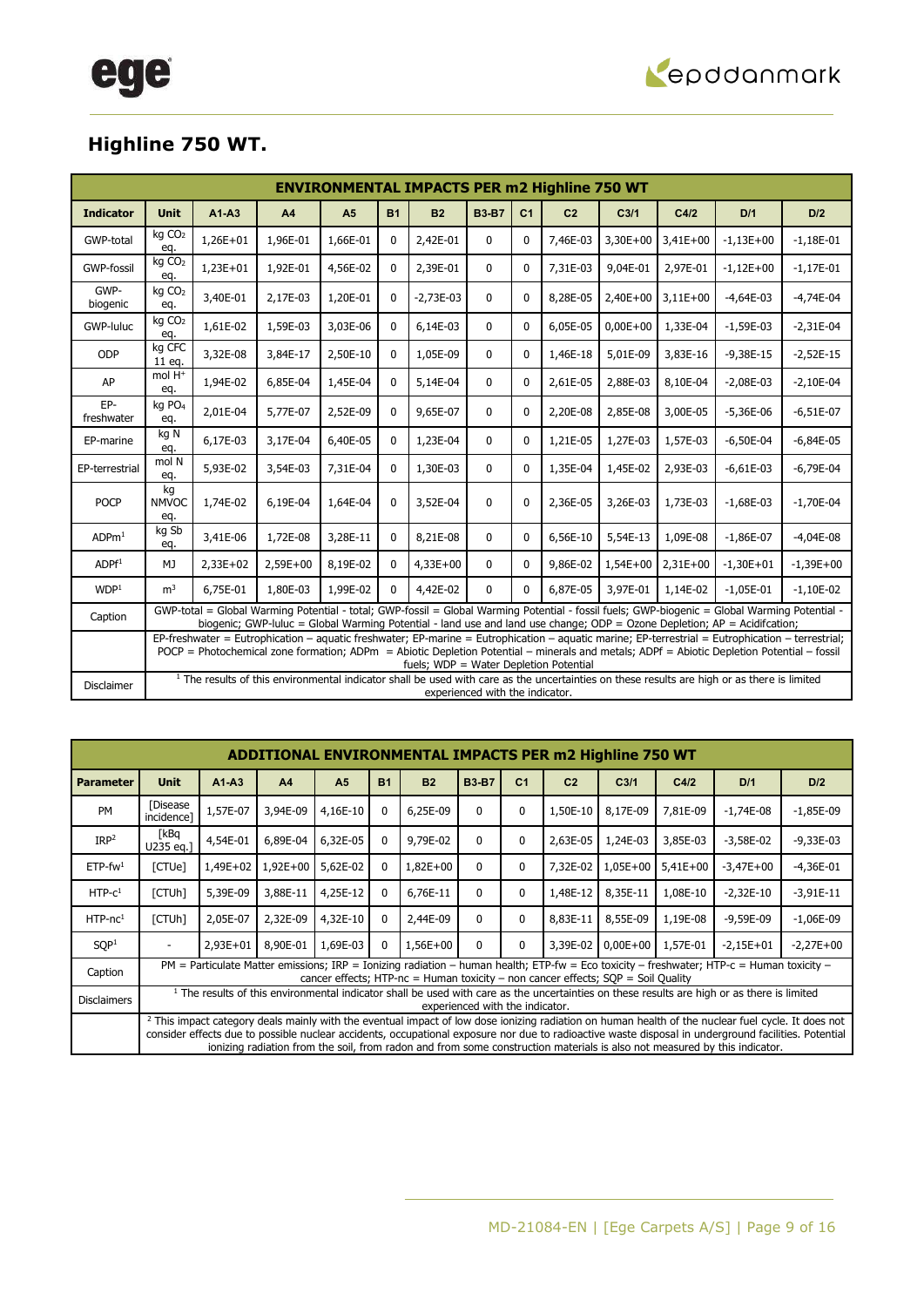

|                  |                     |            |                |                |           | <b>RESOURCE USE PER m2 Highline 750 WT</b> |              |                |                |                  |            |                                                                                                                                                                                                                                                                                                                                                                                                                                                                                                                                                                                                                                                                           |              |
|------------------|---------------------|------------|----------------|----------------|-----------|--------------------------------------------|--------------|----------------|----------------|------------------|------------|---------------------------------------------------------------------------------------------------------------------------------------------------------------------------------------------------------------------------------------------------------------------------------------------------------------------------------------------------------------------------------------------------------------------------------------------------------------------------------------------------------------------------------------------------------------------------------------------------------------------------------------------------------------------------|--------------|
| <b>Parameter</b> | <b>Unit</b>         | $A1 - A3$  | A <sub>4</sub> | A <sub>5</sub> | <b>B1</b> | <b>B2</b>                                  | <b>B3-B7</b> | C <sub>1</sub> | C <sub>2</sub> | C <sub>3/1</sub> | C4/2       | D/1                                                                                                                                                                                                                                                                                                                                                                                                                                                                                                                                                                                                                                                                       | D/2          |
| <b>PERE</b>      | [M]                 | $3,72E+01$ | 1,49E-01       | 3,68E-04       |           | $1,91E+00$                                 | $\mathbf{0}$ | 0              | 5,67E-03       | 1,69E-03         | 1,68E-01   | $-1,02E+01$                                                                                                                                                                                                                                                                                                                                                                                                                                                                                                                                                                                                                                                               | $-2,03E+00$  |
| PERM             | [M]                 | $0,00E+00$ | $0,00E + 00$   | $0,00E+00$     |           | $0,00E+00$                                 | $\mathbf{0}$ | 0              | $0,00E + 00$   | $0,00E+00$       | $0,00E+00$ | $0,00E+00$                                                                                                                                                                                                                                                                                                                                                                                                                                                                                                                                                                                                                                                                | $0,00E+00$   |
| <b>PERT</b>      | [M]                 | $3,72E+01$ | 1,49E-01       | 3,68E-04       |           | $1,91E+00$                                 | $\mathbf 0$  | $\mathbf{0}$   | 5,67E-03       | 1,69E-03         | 1,68E-01   | $-1,02E+01$                                                                                                                                                                                                                                                                                                                                                                                                                                                                                                                                                                                                                                                               | $-2,03E+00$  |
| <b>PENRE</b>     | [M]                 | 1,85E+02   | $2,60E+00$     | 8,20E-02       |           | $4,33E+00$                                 | $\mathbf{0}$ | $\mathbf{0}$   | 9,90E-02       | $1,54E+00$       | $2,31E+00$ | $-1,30E+01$                                                                                                                                                                                                                                                                                                                                                                                                                                                                                                                                                                                                                                                               | $-1,39E+00$  |
| PENRM            | [M]                 | $4,82E+01$ | $0,00E+00$     | $0,00E+00$     |           | $0,00E+00$                                 | $\mathbf{0}$ | 0              | $0,00E + 00$   | $0,00E+00$       | $0,00E+00$ | $0,00E+00$                                                                                                                                                                                                                                                                                                                                                                                                                                                                                                                                                                                                                                                                | $0,00E + 00$ |
| <b>PENRT</b>     | [M]                 | $2,33E+02$ | $2,60E+00$     | 8,20E-02       |           | $4,33E+00$                                 | $\mathbf{0}$ | 0              | 9,90E-02       | $1,54E+00$       | $2,31E+00$ | $-1,30E+01$                                                                                                                                                                                                                                                                                                                                                                                                                                                                                                                                                                                                                                                               | $-1,39E+00$  |
| <b>SM</b>        | [kg]                | $0,00E+00$ | $0,00E+00$     | $0,00E+00$     |           | $0,00E+00$                                 | $\mathbf{0}$ |                | $0,00E + 00$   | $0,00E+00$       | $0,00E+00$ | $0,00E+00$                                                                                                                                                                                                                                                                                                                                                                                                                                                                                                                                                                                                                                                                | $0,00E+00$   |
| <b>RSF</b>       | [M]                 | $3,58E+00$ | $0,00E + 00$   | $0,00E+00$     |           | $0,00E+00$                                 | $\mathbf{0}$ | 0              | $0,00E+00$     | $0,00E+00$       | $0,00E+00$ | $0,00E+00$                                                                                                                                                                                                                                                                                                                                                                                                                                                                                                                                                                                                                                                                | $0,00E+00$   |
| <b>NRSF</b>      | [M]                 | $0,00E+00$ | $0,00E+00$     | $0,00E+00$     |           | $0,00E+00$                                 | $\mathbf{0}$ | 0              | $0,00E + 00$   | $0,00E+00$       | $0,00E+00$ | $0,00E+00$                                                                                                                                                                                                                                                                                                                                                                                                                                                                                                                                                                                                                                                                | $0,00E+00$   |
| <b>FW</b>        | $\lceil m^3 \rceil$ | 3,56E-02   | 1,71E-04       | 4,62E-04       | 0         | 1,98E-03                                   | $\mathbf{0}$ | 0              | 6,50E-06       | 9,24E-03         | 3,32E-04   | $-5,00E-03$                                                                                                                                                                                                                                                                                                                                                                                                                                                                                                                                                                                                                                                               | $-8,75E-04$  |
| Caption          |                     |            |                |                |           |                                            |              |                |                |                  |            | PERE = Use of renewable primary energy excluding renewable primary energy resources used as raw materials; PERM = Use of renewable<br>primary energy resources used as raw materials; PERT = Total use of renewable primary energy resources; PENRE = Use of non renewable<br>primary energy excluding non renewable primary energy resources used as raw materials; PENRM = Use of non renewable primary energy<br>resources used as raw materials; PENRT = Total use of non renewable primary energy resources; SM = Use of secondary material; RSF =<br>Use of renewable secondary fuels; $NRSF =$ Use of non renewable secondary fuels; $FW = Net$ use of fresh water |              |

|                  |      |          |                | <b>WASTE CATEGORIES AND OUTPUT FLOWS PER m2 Highline 750 WT</b> |              |           |              |                |                |                  |              |               |               |
|------------------|------|----------|----------------|-----------------------------------------------------------------|--------------|-----------|--------------|----------------|----------------|------------------|--------------|---------------|---------------|
| <b>Parameter</b> | Unit | $A1-A3$  | A <sub>4</sub> | A <sub>5</sub>                                                  | <b>B1</b>    | <b>B2</b> | <b>B3-B7</b> | C <sub>1</sub> | C <sub>2</sub> | C <sub>3/1</sub> | C4/2         | D/1           | D/2           |
| <b>HWD</b>       | [kg] | 3,24E-04 | 1,37E-10       | $2.61E-13$                                                      | 0            | 7,11E-06  | $\mathbf 0$  | $\mathbf{0}$   | 5,22E-12       | $0.00E + 00$     | 4,16E-10     | $-1.88E-08$   | $-2.45E-09$   |
| <b>NHWD</b>      | [kg] | 1,12E-01 | 4,08E-04       | 7.76E-07                                                        | $\mathbf{0}$ | 3,19E-03  | $\mathbf{0}$ | 0              | 1,55E-05       | $0.00E + 00$     | $1.61E + 00$ | $-4.86E-02$   | $-5.35E-03$   |
| <b>RWD</b>       | [kg] | 2.10E-03 | 4,71E-06       | 3,91E-06                                                        |              | 5,94E-04  | 0            | 0              | 1,80E-07       | 7.79E-05         | 2,69E-05     | $-3.20E - 04$ | $-8.38E - 05$ |

| <b>CRU</b> | [kg]                                                                                                                                                                                                                                                                            | $0.00E + 00$ | $0,00E+00$   | $0.00E + 00$ | 0        | $0,00E+00$   | 0            | 0 | $0.00E + 00$ | $0.00E + 00$ | $0.00E + 00$ | $0.00E + 00$ | $0,00E+00$   |
|------------|---------------------------------------------------------------------------------------------------------------------------------------------------------------------------------------------------------------------------------------------------------------------------------|--------------|--------------|--------------|----------|--------------|--------------|---|--------------|--------------|--------------|--------------|--------------|
| <b>MFR</b> | [kg]                                                                                                                                                                                                                                                                            | 2,00E-02     | $0.00E + 00$ | $0.00E + 00$ | 0        | $0.00E + 00$ | 0            | 0 | $0.00E + 00$ | $0.00E + 00$ | $0.00E + 00$ | $0.00E + 00$ | $0,00E+00$   |
| <b>MER</b> | [kg]                                                                                                                                                                                                                                                                            | 2.29E-01     | $0.00E + 00$ | 1,11E-01     | $\Omega$ | $0.00E + 00$ | 0            | 0 | $0.00E + 00$ | $2.21E+00$   | $0.00E + 00$ | $0.00E + 00$ | $0,00E+00$   |
| <b>EEE</b> | [MJ]                                                                                                                                                                                                                                                                            | $1,11E+00$   | $0,00E+00$   | 1,82E-01     | $\Omega$ | $0,00E+00$   | $\mathbf{0}$ | 0 | $0.00E + 00$ | $5.71E+00$   | 9,32E-01     | $0.00E + 00$ | $0,00E+00$   |
| <b>EET</b> | <b>TMJ1</b>                                                                                                                                                                                                                                                                     | $4.74E + 00$ | $0.00E + 00$ | 7.75E-01     | $\Omega$ | $0.00E + 00$ | $\mathbf{0}$ | 0 | $0.00E + 00$ | $2.43E + 01$ | $0.00E + 00$ | $0.00E + 00$ | $0.00E + 00$ |
| Caption    | $HWD =$ Hazardous waste disposed; NHWD = Non hazardous waste disposed; RWD = Radioactive waste disposed; CRU = Components for<br>re-use; MFR = Materials for recycling; MER = Materials for energy recovery; EEE = Exported Electrical Energy, EET = Exported Thermal<br>Energy |              |              |              |          |              |              |   |              |              |              |              |              |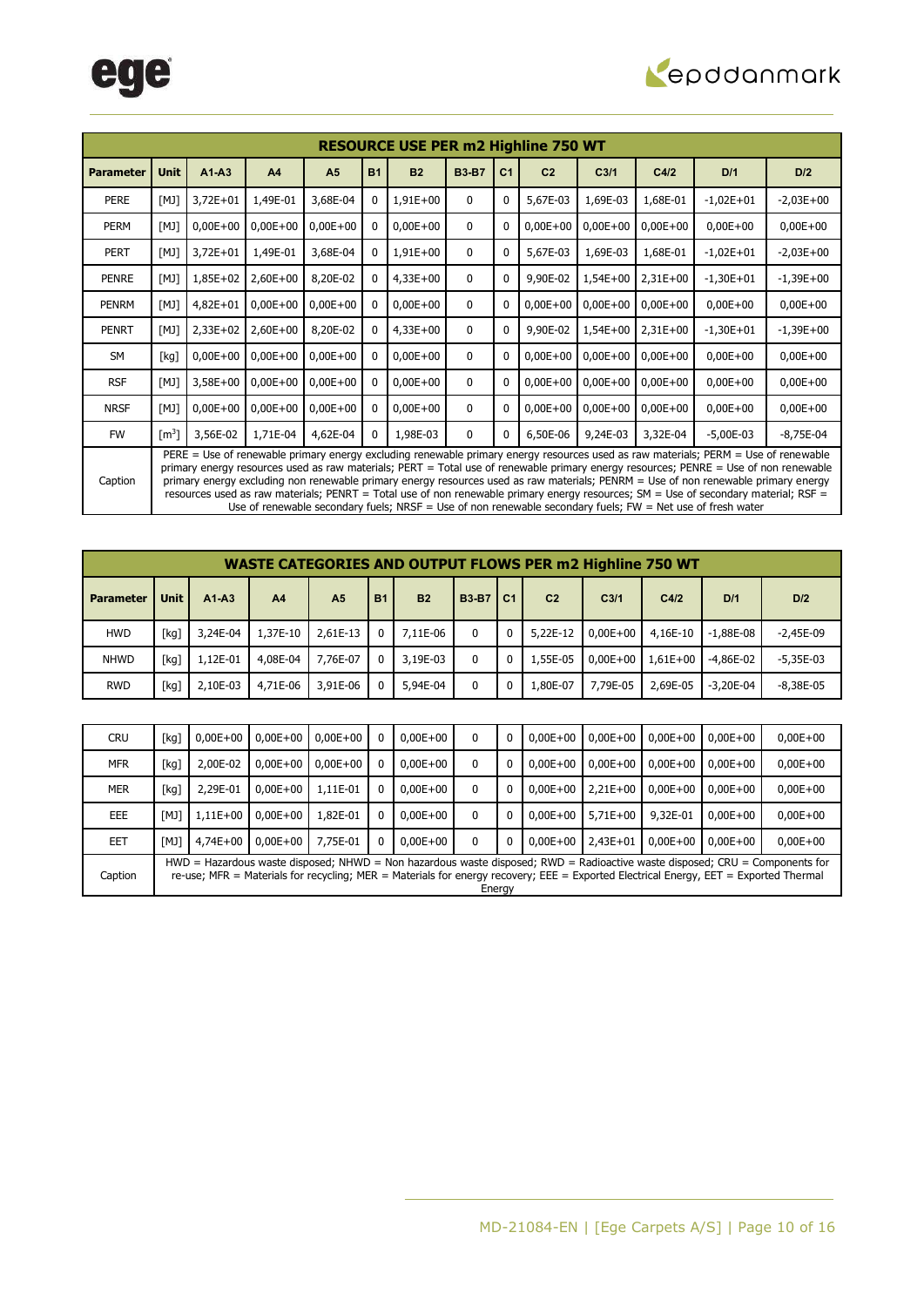

### **Highline 910 WT.**

|                   | <b>ENVIRONMENTAL IMPACTS PER m2 Highline 910 WT</b>                                                                                                                                                                                                                                                                                      |            |          |                |              |             |                                 |                |                |                  |            |                                                                                                                                                        |             |
|-------------------|------------------------------------------------------------------------------------------------------------------------------------------------------------------------------------------------------------------------------------------------------------------------------------------------------------------------------------------|------------|----------|----------------|--------------|-------------|---------------------------------|----------------|----------------|------------------|------------|--------------------------------------------------------------------------------------------------------------------------------------------------------|-------------|
| <b>Indicator</b>  | <b>Unit</b>                                                                                                                                                                                                                                                                                                                              | $A1-A3$    | A4       | A <sub>5</sub> | <b>B1</b>    | <b>B2</b>   | <b>B3-B7</b>                    | C <sub>1</sub> | C <sub>2</sub> | C <sub>3/1</sub> | C4/2       | D/1                                                                                                                                                    | D/2         |
| GWP-total         | kg CO <sub>2</sub><br>eq.                                                                                                                                                                                                                                                                                                                | $1,45E+01$ | 2,10E-01 | 1,78E-01       | $\mathbf{0}$ | 2,42E-01    | $\mathbf{0}$                    | $\mathbf{0}$   | 8,01E-03       | 3,55E+00         | $3,66E+00$ | $-1,21E+00$                                                                                                                                            | $-1,26E-01$ |
| <b>GWP-fossil</b> | kg CO <sub>2</sub><br>eq.                                                                                                                                                                                                                                                                                                                | $1,42E+01$ | 2,06E-01 | 4,90E-02       | 0            | 2,39E-01    | $\mathbf{0}$                    | $\mathbf{0}$   | 7,85E-03       | 9,71E-01         | 3,19E-01   | $-1,21E+00$                                                                                                                                            | $-1,26E-01$ |
| GWP-<br>biogenic  | kg CO <sub>2</sub><br>eq.                                                                                                                                                                                                                                                                                                                | 3,71E-01   | 2,33E-03 | 1,29E-01       | $\mathbf{0}$ | $-2,73E-03$ | $\mathbf{0}$                    | $\Omega$       | 8,89E-05       | 2,58E+00         | $3,34E+00$ | $-4,98E-03$                                                                                                                                            | $-5,09E-04$ |
| GWP-luluc         | kg CO <sub>2</sub><br>eq.                                                                                                                                                                                                                                                                                                                | 1,69E-02   | 1,71E-03 | 3,25E-06       | 0            | 6,14E-03    | 0                               | $\mathbf{0}$   | 6,50E-05       | $0,00E + 00$     | 1,42E-04   | $-1,71E-03$                                                                                                                                            | $-2,48E-04$ |
| ODP               | kg CFC<br>11 eg.                                                                                                                                                                                                                                                                                                                         | 3,42E-08   | 4,12E-17 | 2,69E-10       | $\mathbf{0}$ | 1,05E-09    | 0                               | $\Omega$       | 1,57E-18       | 5,38E-09         | 4,11E-16   | $-1,01E-14$                                                                                                                                            | $-2,71E-15$ |
| AP                | mol H <sup>+</sup><br>eq.                                                                                                                                                                                                                                                                                                                | 2,17E-02   | 7,35E-04 | 1,56E-04       | 0            | 5,14E-04    | 0                               | $\Omega$       | 2,80E-05       | 3,09E-03         | 8,70E-04   | $-2,23E-03$                                                                                                                                            | $-2,25E-04$ |
| EP-<br>freshwater | kg PO <sub>4</sub><br>eq.                                                                                                                                                                                                                                                                                                                | 2,05E-04   | 6,20E-07 | 2,71E-09       | 0            | 9,65E-07    | $\mathbf 0$                     | $\Omega$       | 2,36E-08       | 3,06E-08         | 3,22E-05   | $-5,76E-06$                                                                                                                                            | $-6,99E-07$ |
| EP-marine         | kg N<br>eq.                                                                                                                                                                                                                                                                                                                              | 6,99E-03   | 3,40E-04 | 6,87E-05       | $\mathbf{0}$ | 1,23E-04    | 0                               | $\Omega$       | 1,30E-05       | 1,36E-03         | 1,69E-03   | $-6,98E-04$                                                                                                                                            | $-7,34E-05$ |
| EP-terrestrial    | mol N<br>eq.                                                                                                                                                                                                                                                                                                                             | 6,67E-02   | 3,80E-03 | 7,84E-04       | 0            | 1,30E-03    | $\mathbf 0$                     | $\Omega$       | 1,45E-04       | 1,55E-02         | 3,14E-03   | $-7,10E-03$                                                                                                                                            | $-7,29E-04$ |
| <b>POCP</b>       | kg<br><b>NMVOC</b><br>eq.                                                                                                                                                                                                                                                                                                                | 1,97E-02   | 6,65E-04 | 1,76E-04       | $\mathbf 0$  | 3,52E-04    | 0                               | $\mathbf{0}$   | 2,53E-05       | 3,50E-03         | 1,86E-03   | $-1,80E-03$                                                                                                                                            | $-1,82E-04$ |
| ADPm <sup>1</sup> | kg Sb<br>eq.                                                                                                                                                                                                                                                                                                                             | 3,74E-06   | 1,85E-08 | 3,53E-11       | $\mathbf{0}$ | 8,21E-08    | 0                               | $\Omega$       | 7,05E-10       | 5,95E-13         | 1,17E-08   | $-2,00E-07$                                                                                                                                            | $-4,34E-08$ |
| ADPf <sup>1</sup> | MJ                                                                                                                                                                                                                                                                                                                                       | $2,67E+02$ | 2,78E+00 | 8,80E-02       | $\mathbf{0}$ | $4,33E+00$  | $\mathbf{0}$                    | $\Omega$       | 1,06E-01       | $1,65E+00$       | $2,48E+00$ | $-1,40E+01$                                                                                                                                            | $-1,49E+00$ |
| WDP <sup>1</sup>  | m <sup>3</sup>                                                                                                                                                                                                                                                                                                                           | 6,08E-01   | 1,94E-03 | 2,13E-02       | 0            | 4,42E-02    | $\mathbf{0}$                    | $\Omega$       | 7,38E-05       | 4,26E-01         | 1,22E-02   | $-1,13E-01$                                                                                                                                            | $-1,18E-02$ |
| Caption           | GWP-total = Global Warming Potential - total; GWP-fossil = Global Warming Potential - fossil fuels; GWP-biogenic = Global Warming Potential -<br>biogenic; GWP-luluc = Global Warming Potential - land use and land use change; ODP = Ozone Depletion; AP = Acidifcation;                                                                |            |          |                |              |             |                                 |                |                |                  |            |                                                                                                                                                        |             |
|                   | EP-freshwater = Eutrophication - aquatic freshwater; EP-marine = Eutrophication - aquatic marine; EP-terrestrial = Eutrophication - terrestrial;<br>POCP = Photochemical zone formation; ADPm = Abiotic Depletion Potential - minerals and metals; ADPf = Abiotic Depletion Potential - fossil<br>fuels; WDP = Water Depletion Potential |            |          |                |              |             |                                 |                |                |                  |            |                                                                                                                                                        |             |
| <b>Disclaimer</b> |                                                                                                                                                                                                                                                                                                                                          |            |          |                |              |             | experienced with the indicator. |                |                |                  |            | <sup>1</sup> The results of this environmental indicator shall be used with care as the uncertainties on these results are high or as there is limited |             |

|                        | <b>ADDITIONAL ENVIRONMENTAL IMPACTS PER m2 Highline 910 WT</b> |                                                                                                                                                                                                                                                                                                                                                                                                                                                    |                |                |              |            |              |                |                |                  |            |             |             |
|------------------------|----------------------------------------------------------------|----------------------------------------------------------------------------------------------------------------------------------------------------------------------------------------------------------------------------------------------------------------------------------------------------------------------------------------------------------------------------------------------------------------------------------------------------|----------------|----------------|--------------|------------|--------------|----------------|----------------|------------------|------------|-------------|-------------|
| <b>Parameter</b>       | <b>Unit</b>                                                    | $A1-A3$                                                                                                                                                                                                                                                                                                                                                                                                                                            | A <sub>4</sub> | A <sub>5</sub> | <b>B1</b>    | <b>B2</b>  | <b>B3-B7</b> | C <sub>1</sub> | C <sub>2</sub> | C <sub>3/1</sub> | C4/2       | D/1         | D/2         |
| <b>PM</b>              | <b>[Disease</b><br>incidence]                                  | 1,71E-07                                                                                                                                                                                                                                                                                                                                                                                                                                           | 4,23E-09       | 4,47E-10       | 0            | 6,25E-09   | <sup>0</sup> | 0              | 1,61E-10       | 8,78E-09         | 8,39E-09   | $-1,86E-08$ | $-1,98E-09$ |
| IRP <sup>2</sup>       | [kBq<br>U235 eq.1                                              | 4,74E-01                                                                                                                                                                                                                                                                                                                                                                                                                                           | 7,40E-04       | 6.79E-05       | 0            | 9,79E-02   | 0            | 0              | 2,82E-05       | 1,33E-03         | 4,14E-03   | $-3,84E-02$ | $-1,00E-02$ |
| $ETP$ -fw <sup>1</sup> | [CTUe]                                                         | 1,68E+02                                                                                                                                                                                                                                                                                                                                                                                                                                           | $2,06E+00$     | 6,04E-02       | 0            | $1,82E+00$ | $\Omega$     | $\mathbf{0}$   | 7,86E-02       | 1,13E+00         | $5,81E+00$ | $-3,72E+00$ | $-4,68E-01$ |
| $HTP-C1$               | [CTUh]                                                         | 5,91E-09                                                                                                                                                                                                                                                                                                                                                                                                                                           | 4,17E-11       | 4,56E-12       | $\mathbf{0}$ | 6,76E-11   | $\Omega$     | $\mathbf{0}$   | 1,59E-12       | 8,97E-11         | 1,16E-10   | $-2,49E-10$ | $-4,20E-11$ |
| $HTP-nc1$              | [CTUh]                                                         | 2,31E-07                                                                                                                                                                                                                                                                                                                                                                                                                                           | 2,49E-09       | 4,64E-10       | $\mathbf{0}$ | 2,44E-09   | $\Omega$     | $\mathbf{0}$   | 9,49E-11       | 9,18E-09         | 1,28E-08   | $-1,03E-08$ | $-1,13E-09$ |
| SOP <sup>1</sup>       |                                                                | 3,08E+01                                                                                                                                                                                                                                                                                                                                                                                                                                           | 9,55E-01       | 1.82E-03       | 0            | 1,56E+00   | $\Omega$     | 0              | 3,64E-02       | $0.00E + 00$     | 1,69E-01   | $-2.31E+01$ | $-2,44E+00$ |
| Caption                |                                                                | PM = Particulate Matter emissions; IRP = Ionizing radiation – human health; ETP-fw = Eco toxicity – freshwater; HTP-c = Human toxicity –<br>cancer effects; HTP-nc = Human toxicity - non cancer effects; $SQP =$ Soil Quality                                                                                                                                                                                                                     |                |                |              |            |              |                |                |                  |            |             |             |
| <b>Disclaimers</b>     |                                                                | <sup>1</sup> The results of this environmental indicator shall be used with care as the uncertainties on these results are high or as there is limited<br>experienced with the indicator.                                                                                                                                                                                                                                                          |                |                |              |            |              |                |                |                  |            |             |             |
|                        |                                                                | <sup>2</sup> This impact category deals mainly with the eventual impact of low dose ionizing radiation on human health of the nuclear fuel cycle. It does not<br>consider effects due to possible nuclear accidents, occupational exposure nor due to radioactive waste disposal in underground facilities. Potential<br>ionizing radiation from the soil, from radon and from some construction materials is also not measured by this indicator. |                |                |              |            |              |                |                |                  |            |             |             |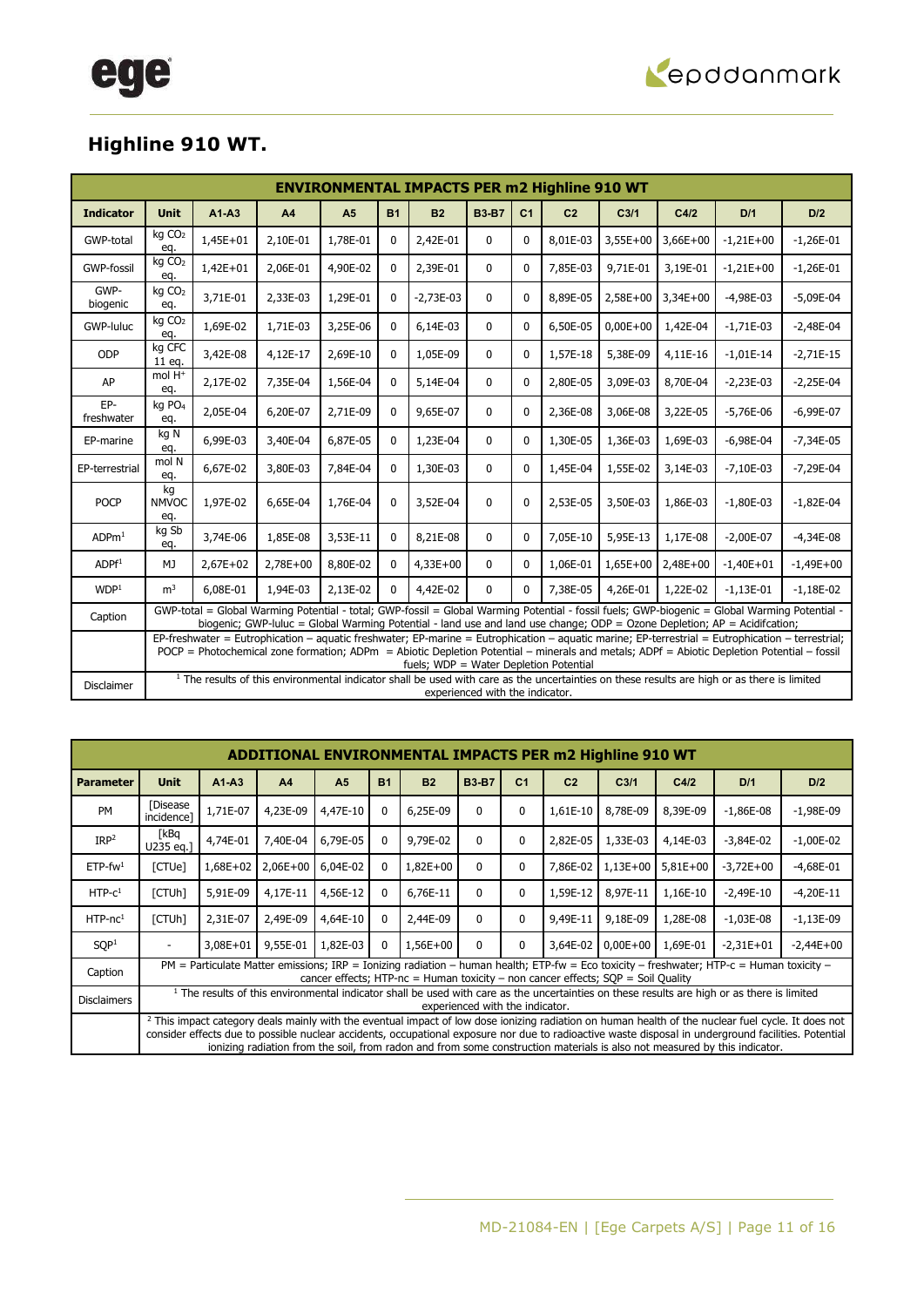

|                  | <b>RESOURCE USE PER m2 Highline 910 WT</b>                                                                                                                                                                                                                                                                                                                                                                                                                                                                                                                                                                                                                                |            |                |                |           |              |              |                |                |                  |            |             |              |
|------------------|---------------------------------------------------------------------------------------------------------------------------------------------------------------------------------------------------------------------------------------------------------------------------------------------------------------------------------------------------------------------------------------------------------------------------------------------------------------------------------------------------------------------------------------------------------------------------------------------------------------------------------------------------------------------------|------------|----------------|----------------|-----------|--------------|--------------|----------------|----------------|------------------|------------|-------------|--------------|
| <b>Parameter</b> | <b>Unit</b>                                                                                                                                                                                                                                                                                                                                                                                                                                                                                                                                                                                                                                                               | $A1 - A3$  | A <sub>4</sub> | A <sub>5</sub> | <b>B1</b> | <b>B2</b>    | <b>B3-B7</b> | C <sub>1</sub> | C <sub>2</sub> | C <sub>3/1</sub> | C4/2       | D/1         | D/2          |
| <b>PERE</b>      | [M]                                                                                                                                                                                                                                                                                                                                                                                                                                                                                                                                                                                                                                                                       | 3,88E+01   | 1,60E-01       | 3,96E-04       |           | $1,91E+00$   | $\mathbf 0$  | 0              | 6,09E-03       | 1,82E-03         | 1,80E-01   | $-1,10E+01$ | $-2,18E+00$  |
| <b>PERM</b>      | [M]                                                                                                                                                                                                                                                                                                                                                                                                                                                                                                                                                                                                                                                                       | $0,00E+00$ | $0,00E+00$     | $0,00E+00$     |           | $0,00E + 00$ | $\mathbf{0}$ | 0              | $0,00E + 00$   | $0,00E+00$       | $0,00E+00$ | $0,00E+00$  | $0,00E+00$   |
| <b>PERT</b>      | [M]                                                                                                                                                                                                                                                                                                                                                                                                                                                                                                                                                                                                                                                                       | 3,88E+01   | 1,60E-01       | 3,96E-04       |           | 1,91E+00     | $\mathbf 0$  | $\mathbf{0}$   | 6,09E-03       | 1,82E-03         | 1,80E-01   | $-1,10E+01$ | $-2,18E+00$  |
| PENRE            | [M]                                                                                                                                                                                                                                                                                                                                                                                                                                                                                                                                                                                                                                                                       | $2,13E+02$ | 2,79E+00       | 8,80E-02       |           | $4,33E+00$   | $\mathbf{0}$ | 0              | 1,06E-01       | $1,65E+00$       | 2,48E+00   | $-1,40E+01$ | $-1,49E+00$  |
| PENRM            | [M]                                                                                                                                                                                                                                                                                                                                                                                                                                                                                                                                                                                                                                                                       | $5,41E+01$ | $0,00E + 00$   | $0,00E+00$     |           | $0,00E+00$   | $\mathbf 0$  | 0              | $0,00E + 00$   | $0,00E+00$       | $0,00E+00$ | $0,00E+00$  | $0,00E+00$   |
| <b>PENRT</b>     | [M]                                                                                                                                                                                                                                                                                                                                                                                                                                                                                                                                                                                                                                                                       | $2,67E+02$ | 2,79E+00       | 8,80E-02       |           | $4,33E+00$   | $\mathbf{0}$ | 0              | 1,06E-01       | $1,65E+00$       | 2,48E+00   | $-1,40E+01$ | $-1,49E+00$  |
| <b>SM</b>        | [kg]                                                                                                                                                                                                                                                                                                                                                                                                                                                                                                                                                                                                                                                                      | $0,00E+00$ | $0,00E+00$     | $0,00E+00$     |           | $0,00E+00$   | $\mathbf 0$  | 0              | $0,00E + 00$   | $0,00E+00$       | $0,00E+00$ | $0,00E+00$  | $0,00E + 00$ |
| <b>RSF</b>       | [M]                                                                                                                                                                                                                                                                                                                                                                                                                                                                                                                                                                                                                                                                       | $3,59E+00$ | $0,00E+00$     | $0,00E+00$     |           | $0,00E+00$   | $\mathbf{0}$ | 0              | $0,00E+00$     | $0,00E+00$       | $0,00E+00$ | $0,00E+00$  | $0,00E+00$   |
| <b>NRSF</b>      | [M]                                                                                                                                                                                                                                                                                                                                                                                                                                                                                                                                                                                                                                                                       | $0,00E+00$ | $0,00E+00$     | $0,00E+00$     |           | $0,00E+00$   | $\mathbf{0}$ | 0              | $0,00E + 00$   | $0,00E+00$       | $0,00E+00$ | $0,00E+00$  | $0,00E+00$   |
| <b>FW</b>        | $\lceil m^3 \rceil$                                                                                                                                                                                                                                                                                                                                                                                                                                                                                                                                                                                                                                                       | 3,76E-02   | 1,83E-04       | 4,97E-04       | 0         | 1,98E-03     | $\mathbf{0}$ | 0              | 6,98E-06       | 9,93E-03         | 3,56E-04   | $-5,37E-03$ | $-9,40E-04$  |
| Caption          | PERE = Use of renewable primary energy excluding renewable primary energy resources used as raw materials; PERM = Use of renewable<br>primary energy resources used as raw materials; PERT = Total use of renewable primary energy resources; PENRE = Use of non renewable<br>primary energy excluding non renewable primary energy resources used as raw materials; PENRM = Use of non renewable primary energy<br>resources used as raw materials; PENRT = Total use of non renewable primary energy resources; SM = Use of secondary material; RSF =<br>Use of renewable secondary fuels; $NRSF =$ Use of non renewable secondary fuels; $FW = Net$ use of fresh water |            |                |                |           |              |              |                |                |                  |            |             |              |

|                  | <b>WASTE CATEGORIES AND OUTPUT FLOWS PER m2 Highline 910 WT</b> |          |                |                |           |           |              |                |                |                  |              |             |               |
|------------------|-----------------------------------------------------------------|----------|----------------|----------------|-----------|-----------|--------------|----------------|----------------|------------------|--------------|-------------|---------------|
| <b>Parameter</b> | <b>Unit</b>                                                     | $A1-A3$  | A <sub>4</sub> | A <sub>5</sub> | <b>B1</b> | <b>B2</b> | <b>B3-B7</b> | C <sub>1</sub> | C <sub>2</sub> | C <sub>3/1</sub> | C4/2         | D/1         | D/2           |
| <b>HWD</b>       | [kg]                                                            | 3,25E-04 | 1.47E-10       | 2,80E-13       |           | 7.11E-06  | 0            | 0              | 5,60E-12       | $0.00E + 00$     | 4,47E-10     | $-2.02E-08$ | $-2.63E-09$   |
| <b>NHWD</b>      | [kg]                                                            | 1,24E-01 | 4,38E-04       | 8,34E-07       | 0         | 3,19E-03  | 0            | $\mathbf{0}$   | 1,67E-05       | $0.00E + 00$     | $1.72E + 00$ | $-5.22E-02$ | $-5.74E-03$   |
| <b>RWD</b>       | [kg]                                                            | 2,31E-03 | 5,06E-06       | 4,19E-06       |           | 5,94E-04  | 0            | 0              | 1,93E-07       | 8,37E-05         | 2,88E-05     | $-3.43E-04$ | $-9.00E - 05$ |

| <b>CRU</b> | [kg]                                                                                                                                                                                                                                                                            | $0.00E + 00$ | $0.00E + 00$ | $0.00E + 00$ | 0  | $0,00E+00$   | 0            | 0 | $0,00E+00$   | $0,00E+00$   | $0.00E + 00$ | $0.00E + 00$ | $0,00E+00$ |
|------------|---------------------------------------------------------------------------------------------------------------------------------------------------------------------------------------------------------------------------------------------------------------------------------|--------------|--------------|--------------|----|--------------|--------------|---|--------------|--------------|--------------|--------------|------------|
| MFR        | [kg]                                                                                                                                                                                                                                                                            | 2,15E-02     | $0.00E + 00$ | $0,00E+00$   | -0 | $0,00E+00$   | 0            | 0 | $0.00E + 00$ | $0.00E + 00$ | $0.00E + 00$ | $0.00E + 00$ | $0,00E+00$ |
| <b>MER</b> | [kg]                                                                                                                                                                                                                                                                            | 2.46E-01     | $0.00E + 00$ | 1.19E-01     | 0  | $0,00E+00$   | 0            | 0 | $0.00E + 00$ | $2.38E + 00$ | $0.00E + 00$ | $0.00E + 00$ | $0,00E+00$ |
| EEE        | [M]                                                                                                                                                                                                                                                                             | 1,19E+00     | $0.00E + 00$ | 2,20E-01     | 0  | $0.00E + 00$ | 0            | 0 | $0.00E + 00$ | $6.59E + 00$ | $1.00E + 00$ | $0.00E + 00$ | $0,00E+00$ |
| EET        | [M]                                                                                                                                                                                                                                                                             | $5.09E + 00$ | $0.00E + 00$ | 9,40E-01     | 0  | $0.00E + 00$ | $\mathbf{0}$ | 0 | $0.00E + 00$ | $2.81E + 01$ | $0.00E + 00$ | $0.00E + 00$ | $0,00E+00$ |
| Caption    | $HWD =$ Hazardous waste disposed; NHWD = Non hazardous waste disposed; RWD = Radioactive waste disposed; CRU = Components for<br>re-use; MFR = Materials for recycling; MER = Materials for energy recovery; EEE = Exported Electrical Energy, EET = Exported Thermal<br>Energy |              |              |              |    |              |              |   |              |              |              |              |            |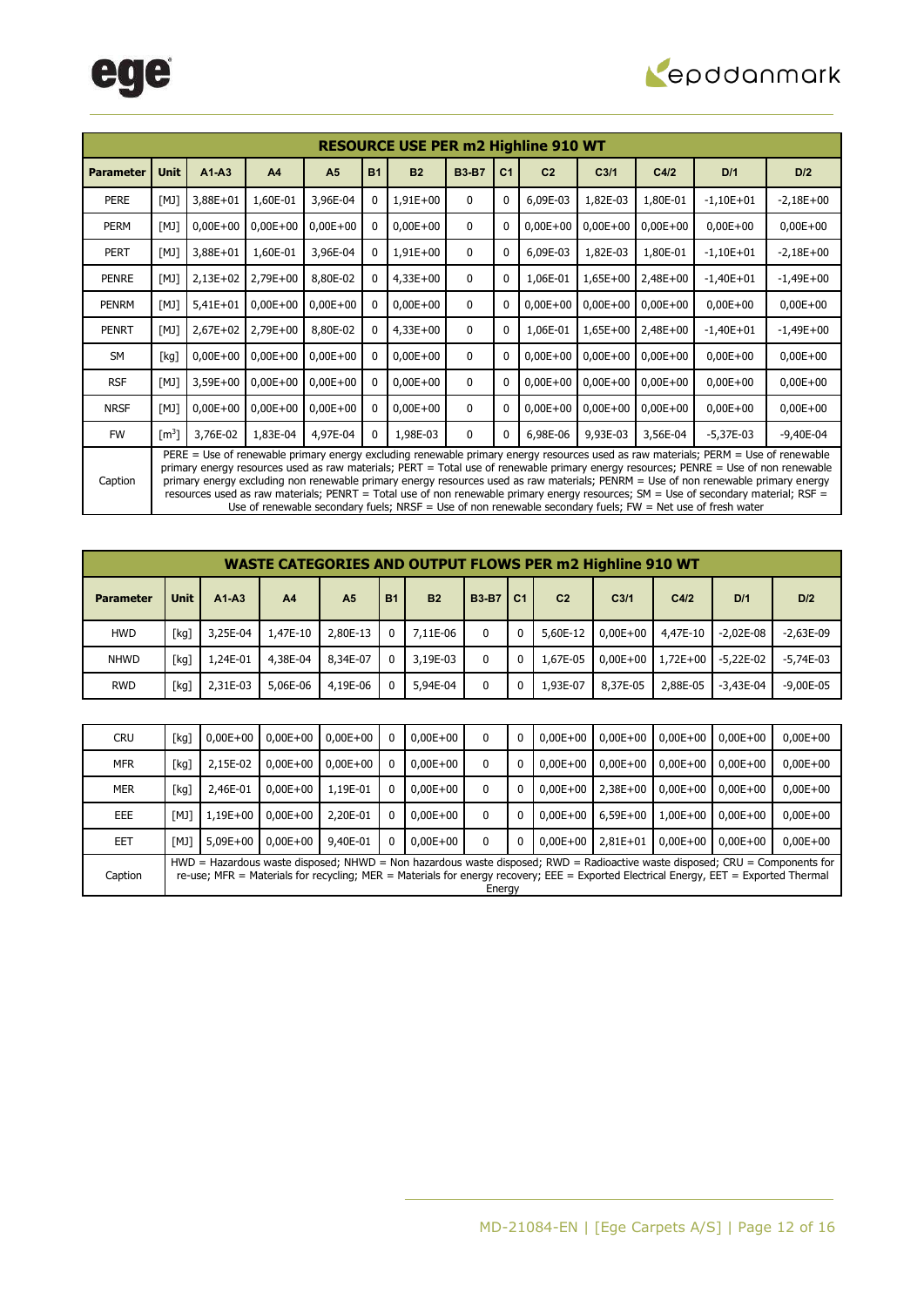## Additional information

**Technical information on scenarios** 

### **Transport to the building site (A4)**

| Scenario information                        | Value                                                                    | <b>Unit</b>       |
|---------------------------------------------|--------------------------------------------------------------------------|-------------------|
| Fuel type                                   | <b>Diesel</b>                                                            |                   |
| Vehicle type                                | GLO: Truck, Euro 5, 20 - 26t<br>gross weight / 17.3t payload<br>capacity |                   |
| Transport distance                          | 1000                                                                     | km                |
| Capacity utilisation (including empty runs) | 55%                                                                      | $\frac{0}{0}$     |
| Gross density of products transported       | 500                                                                      | kg/m <sup>3</sup> |
| Capacity utilisation volume factor          |                                                                          |                   |

### **Installation of the product in the building (A5)**

| Scenario information                   | Value           | <b>Unit</b>    |
|----------------------------------------|-----------------|----------------|
| Ancillary materials                    |                 | kg             |
| Water use                              |                 | m <sup>3</sup> |
| Other resource use                     |                 | kg             |
| Energy type and consumption            |                 | kWh            |
| Waste materials (5%)                   | $0,106 - 0,119$ | kg             |
| Output materials (installed carpet)    | $2,12 - 2,38$   | kg             |
| Direct emissions to air, soil or water |                 | kg             |

### **Reference service life**

| <b>RSL</b> information        | <b>Unit</b>                                                |
|-------------------------------|------------------------------------------------------------|
| Reference service Life        | Minimum 10 Years                                           |
| Declared product properties   |                                                            |
| Design application parameters |                                                            |
| Assumed quality of work       | Information for all topics can be found on the             |
| Outdoor environment           | following website, by entering the product<br>information: |
| Indoor environment            | https://www.eqecarpets.com/carpets                         |
| Usage conditions              |                                                            |
| Maintenance                   |                                                            |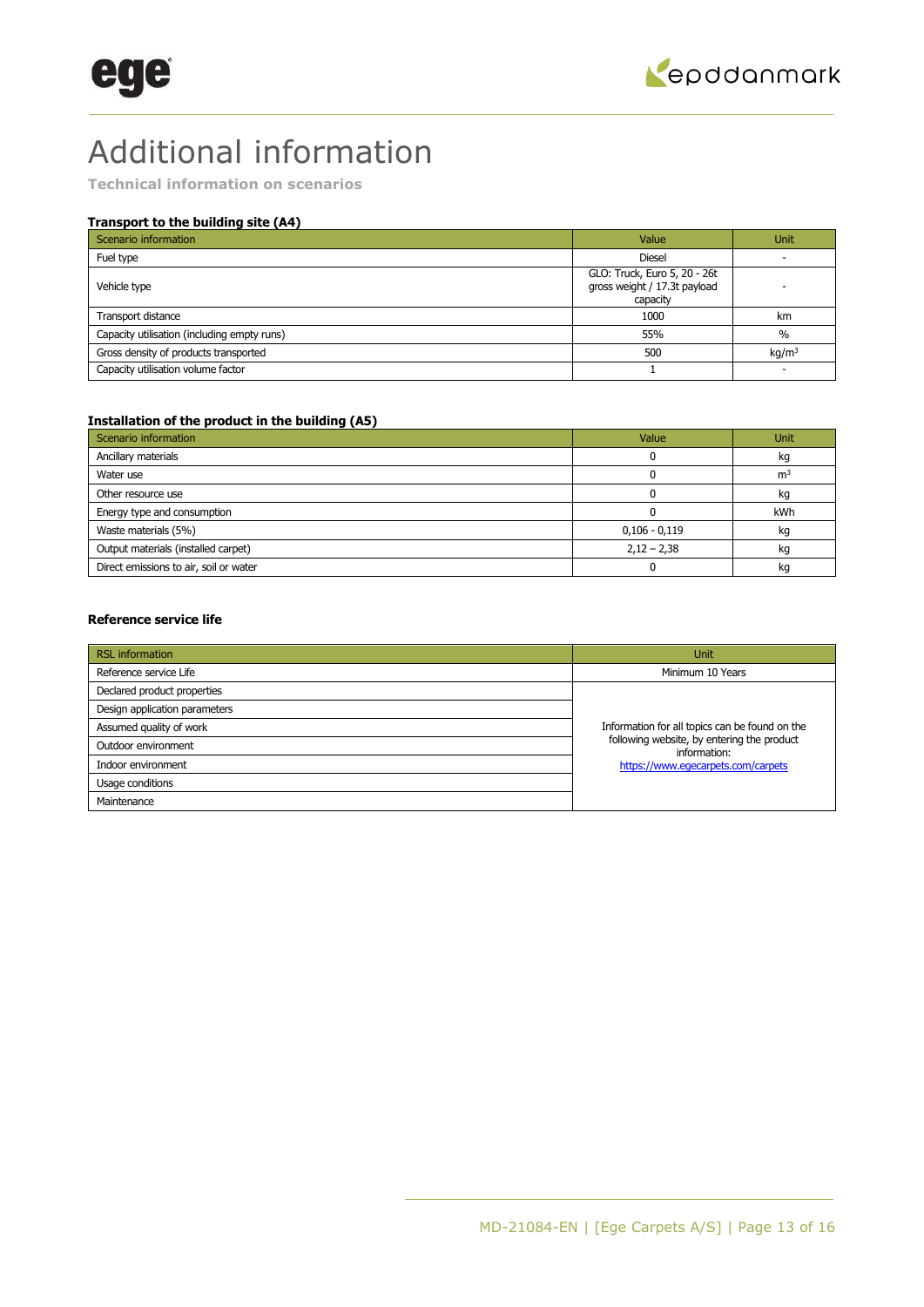



### **Use (B1-B7)**

| Scenario information                                    | Value                      | <b>Unit</b>    |
|---------------------------------------------------------|----------------------------|----------------|
| <b>B2 - Maintenance</b>                                 |                            |                |
| Maintenance process                                     | Vacuuming and wet cleaning |                |
| Maintenance cycle (Vacuum cleaning)                     | 252                        | /year          |
| Maintenance cycle (Wet cleaning)                        | 1,5                        | /year          |
| Ancillary materials for maintenance, cleaning agent     | 6,53E-03                   | kg/cycle       |
| Waste materials resulting from maintenance (wastewater) | 2,39E-04                   | m <sup>3</sup> |
| Net fresh water consumption during maintenance          | 2.93E-04                   | m <sup>3</sup> |
| Energy input during maintenance                         | 5,61E-01                   | kWh            |

### **End of life (C1-C4)**

| Scenario information                 | Value                                                                                                               | <b>Unit</b>    |
|--------------------------------------|---------------------------------------------------------------------------------------------------------------------|----------------|
| Collected separately                 |                                                                                                                     | kg             |
| Collected with mixed waste           | $2,12 - 2,38$                                                                                                       | kg             |
| For reuse                            |                                                                                                                     | kg             |
| For recycling                        |                                                                                                                     | kg             |
| For energy recovery - Scenario 1     | $2,12 - 2,38$                                                                                                       | kg             |
| For final disposal - Scenario 2      | $2,12 - 2,38$                                                                                                       | kg             |
| Assumptions for scenario development | Assumed to be either 100%<br>incineration or 100% landfill,<br>depending on national waste<br>management scenarios. | As appropriate |

### **Re-use, recovery and recycling potential from installation waste, A5 (D)**

| Scenario information/Materiel | Value           | Unit |
|-------------------------------|-----------------|------|
| Exported electrical energy    | $0,188 - 0,212$ | MJ   |
| Exported thermal energy       | $0,56 - 0,629$  | MJ   |

### **End-of-Life scenario 1 – Incineration: Re-use, recovery and recycling potential (D/1)**

| Scenario information/Materiel | Value         | Unit |
|-------------------------------|---------------|------|
| Exported electrical energy    | $3,77 - 4,23$ | MJ   |
| Exported thermal energy       | $11,2 - 12,6$ | MJ   |

### **End-of-Life scenario 2 – Landfill: Re-use, recovery and recycling potential during use (D/2)**

| Scenario information/Materiel | Value     | Unit |
|-------------------------------|-----------|------|
| Exported electrical energy    | $0,891 -$ | MJ   |
| Exported thermal energy       |           | MJ   |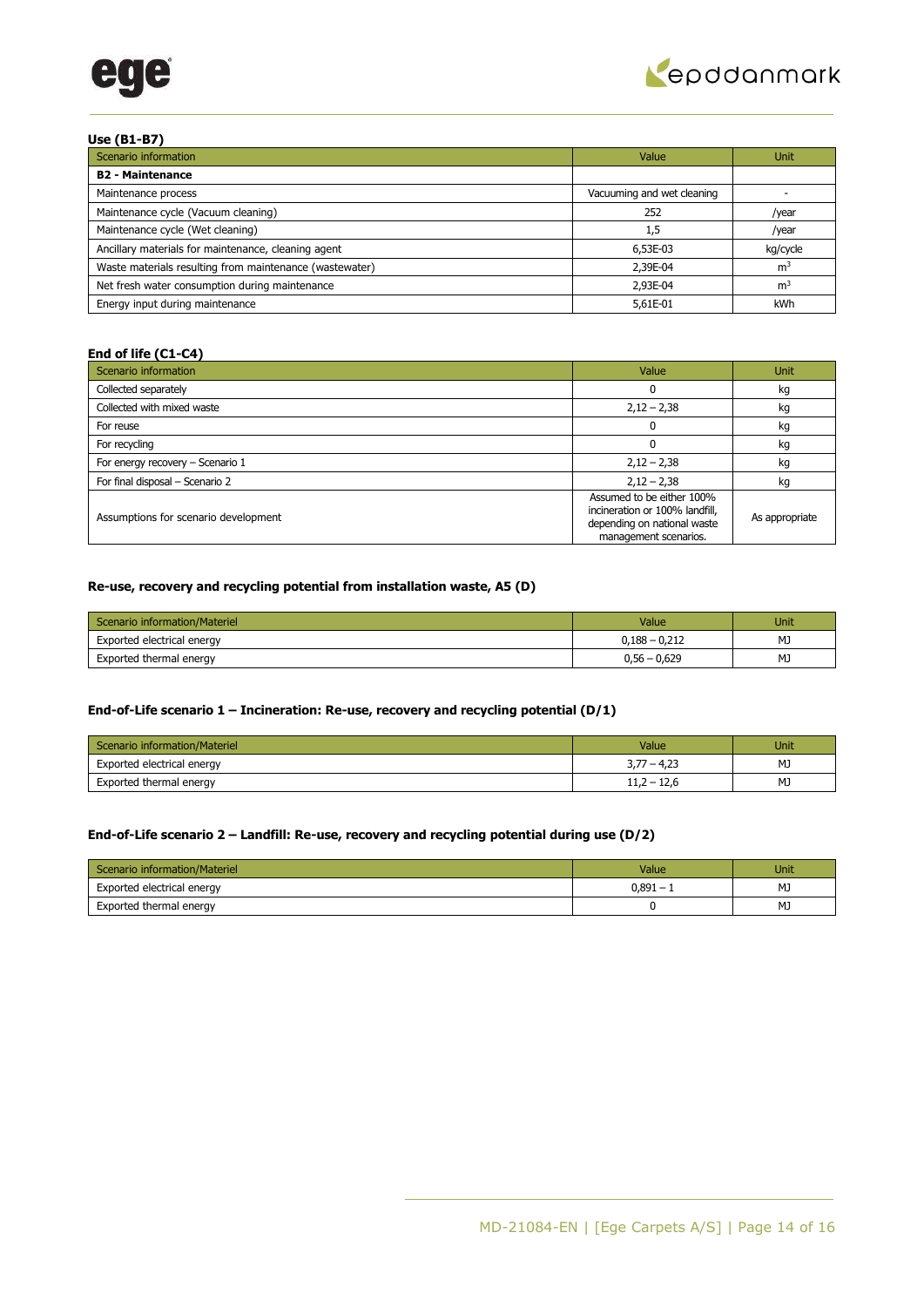



### **Indoor air**

*There is information on Safety & Environment for the emissions of the products covered in this EPD to the indoor climate. The certificates are of the following types, depending on the chosen carpet/carpet tile: Green Label Plus, METS, Indoor Air Comfort, and ABG.* 

*The certificates are available at the following link, by choosing a carpet and selecting the matching quality and backing, after which the certificates are presented:* 

*[www.egecarpets.com/carpets](http://www.egecarpets.com/carpets)* 

### **Soil and water**

*The EPD does not give information on release of dangerous substances to soil and water because the horizontal standards on measurement of release of regulated dangerous substances from construction products using harmonised test methods according to the provisions of the respective technical committees for European product standards are not available.*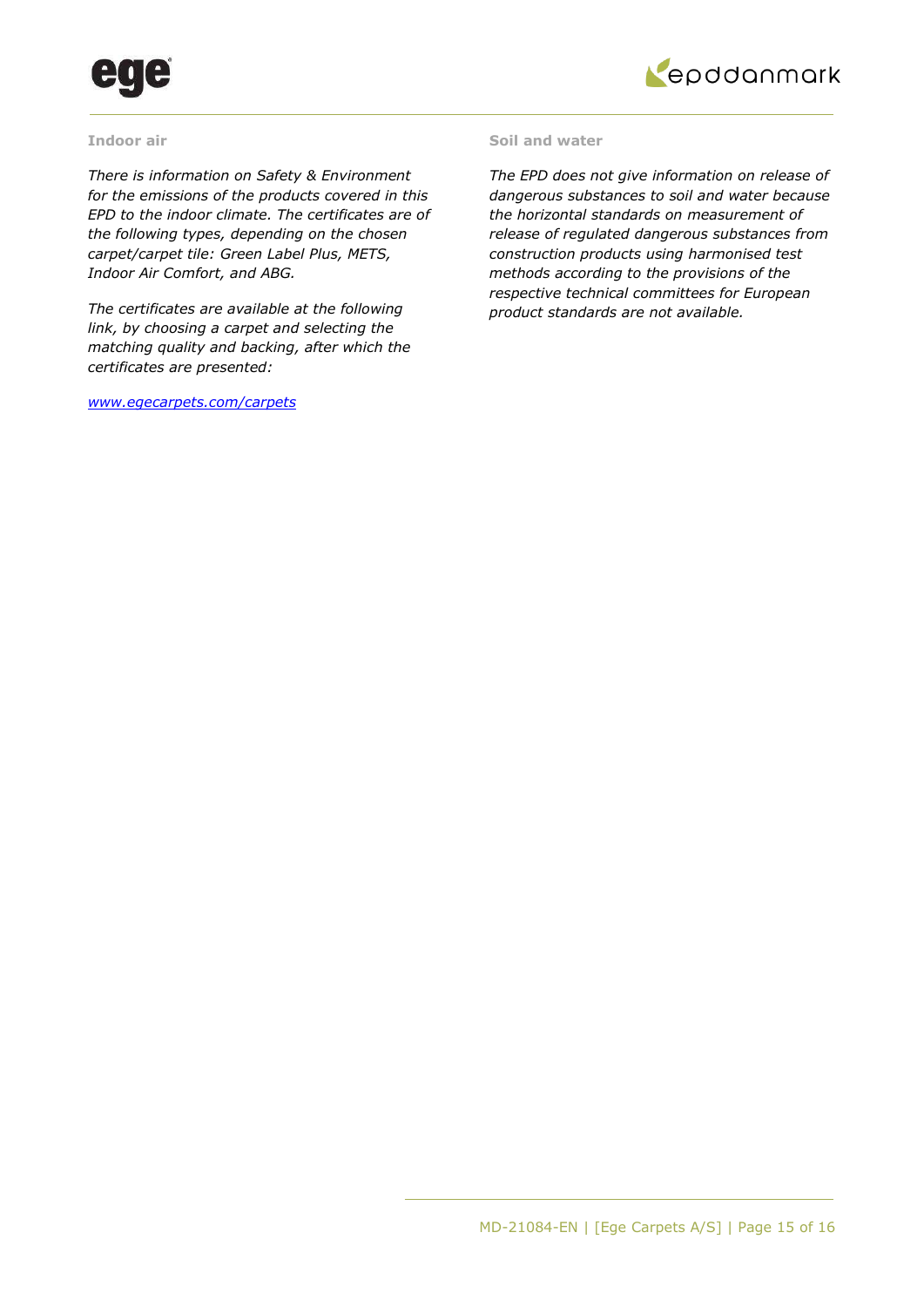

### References

| <b>Publisher</b>               | epddanmark<br>www.epddanmark.dk                                                                                                 |
|--------------------------------|---------------------------------------------------------------------------------------------------------------------------------|
| Programme operator             | Danish Technological Institute<br>Buildings & Environment<br>Gregersensvej<br>DK-2630 Taastrup<br>www.teknologisk.dk            |
| <b>LCA-practitioner</b>        | Danish Technological Institute<br><b>Buildings &amp; Environment</b><br>Gregersensvej<br>DK-2630 Taastrup<br>www.teknologisk.dk |
| LCA software /background data  | Thinkstep GaBi 10.5 2021, incl. databases<br>www.gabi.sphera.com<br>Fcoinvent 3.6<br>www.ecoinvent.org                          |
| 3 <sup>rd</sup> party verifier | Linda Høibye<br>Life Cycle Assessment Consulting<br>Hoeibye@gmail.com                                                           |

### **General programme instructions**

Version 2.0 [www.epddanmark.dk](http://www.epddanmark.dk/)

### **EN 15804**

DS/EN 15804 + A2:2019 - "Sustainability of construction works – Environmental

product declarations – Core rules for the product category of construction products"

### **EN 16810**

DS/EN 16810:2017 – " Resilient, textile and laminate floor coverings – Environmental product declarations – Product category rules"

### **EN 15942**

DS/EN 15942:2011 - " Sustainability of construction works - Environmental product declarations -Communication format business-to-business"

### **ISO 14025**

DS/EN ISO 14025:2010 – " Environmental labels and declarations – Type III environmental declarations – Principles and procedures"

### **ISO 14040**

DS/EN ISO 14040:2008 – " Environmental management – Life cycle assessment – Principles and framework"

### **ISO 14044**

DS/EN ISO 14044:2008 – " Environmental management – Life cycle assessment – Requirements and guidelines"

### **Ege Carpets Sustainability Report 2019/2020**

<https://www.egecarpets.com/csr-catalogues>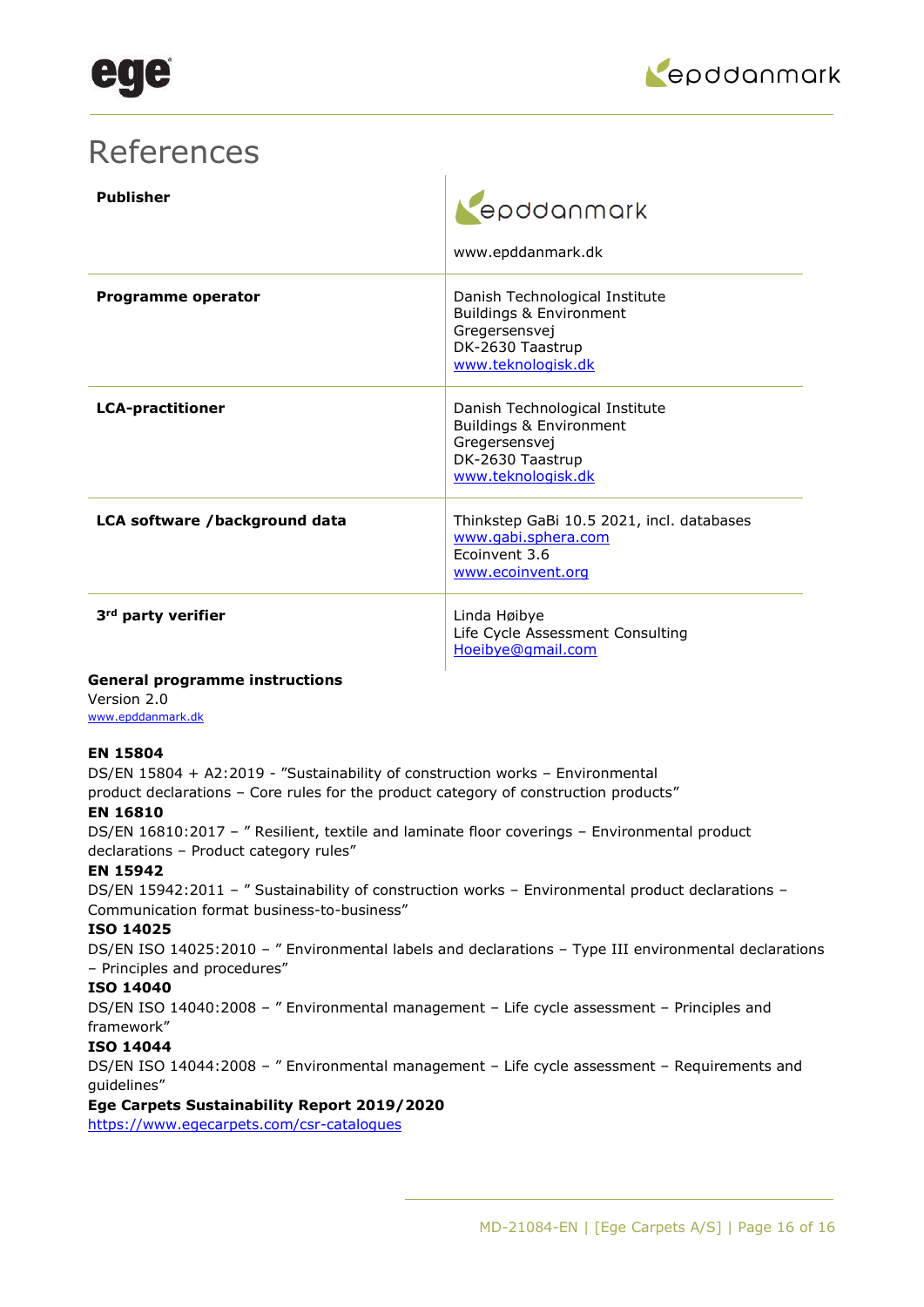

LCA Results acc. EN15804+A1:2013

Appendix for MD-21084-EN Valid to: 23-03-2027



This appendix refers to the EPD >MD-21084-EN<, developed according to EN15804+A2:2019. Results in the appendix communicates LCA results in the format described in EN15804+A1:2013, in order to accommodate a need in the transition period between the two standard revisions. The appendix cannot stand alone, as the reference EPD describes the basis of the assessment.

|             | <b>ENVIRONMENTAL IMPACTS PER m2 Highline 80/20 630 WT</b>                                                                                                                                                                                                                           |           |                            |                            |             |                                          |              |          |                |      |      |     |                                                        |  |
|-------------|-------------------------------------------------------------------------------------------------------------------------------------------------------------------------------------------------------------------------------------------------------------------------------------|-----------|----------------------------|----------------------------|-------------|------------------------------------------|--------------|----------|----------------|------|------|-----|--------------------------------------------------------|--|
| Parameter   | <b>Unit</b>                                                                                                                                                                                                                                                                         | $A1 - A3$ | A <sub>4</sub>             | A5                         | <b>B1</b>   | <b>B2</b>                                | <b>B3-B7</b> | C1       | C <sub>2</sub> | C3/1 | C4/2 | D/1 | D/2                                                    |  |
| <b>GWP</b>  | [ $kg CO2$ -<br>eq.                                                                                                                                                                                                                                                                 |           | 1,05E+01 1,82E-01 1,58E-01 |                            | $\mathbf 0$ | 2,30E-01                                 | $\Omega$     | 0        |                |      |      |     | 6,94E-03 3,15E+00 2,42E+00 -1,06E+00 -1,10E-01         |  |
| ODP         | [kg CFC11-<br>eq.                                                                                                                                                                                                                                                                   |           |                            | 3,08E-08 4,89E-17 3,07E-10 | $\mathbf 0$ | 1.40E-09                                 | $\Omega$     | 0        |                |      |      |     | 1,86E-18 6,14E-09 4,88E-16 -1,20E-14 -3,21E-15         |  |
| AP          | $\lceil$ kg SO <sub>2</sub> -<br>eq.                                                                                                                                                                                                                                                |           |                            | 1,34E-02 4,51E-04 9,61E-05 | $\mathbf 0$ | 4.12E-04                                 | $\Omega$     | 0        | 1.72E-05       |      |      |     | 1.90E-03 5.92E-04 -1.53E-03 -1.53E-04                  |  |
| EP          | [kg $PO4^{3-}$<br>eq.                                                                                                                                                                                                                                                               |           |                            | 2.88E-03 1.09E-04 2.16E-05 | $\mathbf 0$ | 6.23E-05                                 | $\Omega$     | $\Omega$ |                |      |      |     | 4.16E-06   4.27E-04   3.55E-03   -2.82E-04   -3.05E-05 |  |
| <b>POCP</b> | [kg ethene-1,47E-03 -1,62E-04 5,22E-06<br>eg.                                                                                                                                                                                                                                       |           |                            |                            | $\Omega$    | 4.60E-05                                 | $\Omega$     | $\Omega$ |                |      |      |     | -6.16E-06 1.10E-04 5.99E-04 -1.65E-04 -1.61E-05        |  |
| <b>ADPE</b> | [kg Sb-eg.] 3,00E-06 1,65E-08 -5,21E-08                                                                                                                                                                                                                                             |           |                            |                            | $\Omega$    | 8,57E-08                                 | $\Omega$     | $\Omega$ |                |      |      |     | 6,28E-10 -1,04E-06 1,06E-08 -1,80E-07 -3,91E-08        |  |
| <b>ADPF</b> | <b>TKM</b>                                                                                                                                                                                                                                                                          |           |                            | 1,91E+02 2,45E+00 6,41E-02 | $\mathbf 0$ | $2.81E+00$                               | $\Omega$     | $\Omega$ |                |      |      |     | 9.33E-02 1.19E+00 2.14E+00 -1.14E+01 -1.11E+00         |  |
| Caption     | $GWP = Global$ warming potential; ODP = Ozone depletion potential; $AP =$ Acidification potential of soil and water; $EP =$ Eutrophication<br>potential; POCP = Photochemical ozone creation potential; ADPE = Abiotic depletion potential for non fossil resources; ADPF = Abiotic |           |                            |                            |             | depletion potential for fossil resources |              |          |                |      |      |     |                                                        |  |

|                  | RESOURCE USE PER m2 Highline 80/20 630 WT                                                                                                                                                                                                                                                                                                                                                                                                                                                                                                                                                                                                                                  |                   |                            |                              |              |              |              |                |                |          |      |     |                                                                |
|------------------|----------------------------------------------------------------------------------------------------------------------------------------------------------------------------------------------------------------------------------------------------------------------------------------------------------------------------------------------------------------------------------------------------------------------------------------------------------------------------------------------------------------------------------------------------------------------------------------------------------------------------------------------------------------------------|-------------------|----------------------------|------------------------------|--------------|--------------|--------------|----------------|----------------|----------|------|-----|----------------------------------------------------------------|
| <b>Parameter</b> | Unit                                                                                                                                                                                                                                                                                                                                                                                                                                                                                                                                                                                                                                                                       | $A1 - A3$         | A <sub>4</sub>             | A <sub>5</sub>               | <b>B1</b>    | <b>B2</b>    | <b>B3-B7</b> | C <sub>1</sub> | C <sub>2</sub> | C3/1     | C4/2 | D/1 | D/2                                                            |
| <b>PERE</b>      | [MJ]                                                                                                                                                                                                                                                                                                                                                                                                                                                                                                                                                                                                                                                                       | 3,53E+01 1,42E-01 |                            | 3,52E-04                     | 0            | $1,91E+00$   | 0            | 0              | 5,42E-03       | 1,62E-03 |      |     | 1,60E-01 -9,76E+00 -1,94E+00                                   |
| <b>PERM</b>      | [MJ]                                                                                                                                                                                                                                                                                                                                                                                                                                                                                                                                                                                                                                                                       |                   |                            | $0,00E+00$ 0,00E+00 0,00E+00 | 0            | $0,00E+00$   | 0            | 0              | $0.00E + 00$   |          |      |     | $0,00E+00$   $0,00E+00$   $0,00E+00$   $0,00E+00$              |
| <b>PERT</b>      | <b>FMJ1</b>                                                                                                                                                                                                                                                                                                                                                                                                                                                                                                                                                                                                                                                                | 3,53E+01 1,42E-01 |                            | 3,52E-04                     | 0            | $1,91E+00$   | $\mathbf{0}$ | $\mathbf{0}$   | 5,42E-03       | 1,62E-03 |      |     | 1,60E-01 -9,76E+00 -1,94E+00                                   |
| <b>PENRE</b>     | [MJ]                                                                                                                                                                                                                                                                                                                                                                                                                                                                                                                                                                                                                                                                       |                   | 1,55E+02 2,48E+00          | 7,83E-02                     | 0            | $4,33E+00$   | 0            | 0              |                |          |      |     | 9,46E-02   1,47E+00   2,21E+00   -1,24E+01   -1,32E+00         |
| PENRM            | [MJ]                                                                                                                                                                                                                                                                                                                                                                                                                                                                                                                                                                                                                                                                       |                   |                            | 4,05E+01 0,00E+00 0,00E+00   | 0            | $0,00E+00$   | 0            | 0              |                |          |      |     | $0,00E+00$   $0,00E+00$   $0,00E+00$   $0,00E+00$   $0,00E+00$ |
| <b>PENRT</b>     | [MJ]                                                                                                                                                                                                                                                                                                                                                                                                                                                                                                                                                                                                                                                                       |                   | 1,95E+02 2,48E+00 7,83E-02 |                              | 0            | $4,33E+00$   | 0            | 0              |                |          |      |     | 9,46E-02   1,47E+00   2,21E+00   -1,24E+01   -1,32E+00         |
| <b>SM</b>        | [kq]                                                                                                                                                                                                                                                                                                                                                                                                                                                                                                                                                                                                                                                                       |                   |                            | 1,26E-01 0,00E+00 0,00E+00   | $\mathbf{0}$ | $0,00E+00$   | $\mathbf{0}$ | $\mathbf 0$    |                |          |      |     | 0,00E+00   0,00E+00   0,00E+00   0,00E+00   0,00E+00           |
| <b>RSF</b>       | [M]                                                                                                                                                                                                                                                                                                                                                                                                                                                                                                                                                                                                                                                                        |                   |                            | $3,57E+00$ 0,00E+00 0,00E+00 | 0            | $0,00E+00$   | 0            | 0              |                |          |      |     | $0,00E+00$   $0,00E+00$   $0,00E+00$   $0,00E+00$   $0,00E+00$ |
| <b>NRSF</b>      | [MJ]                                                                                                                                                                                                                                                                                                                                                                                                                                                                                                                                                                                                                                                                       |                   |                            | $0.00E+00$ 0.00E+00 0.00E+00 | 0            | $0.00E + 00$ | $\mathbf{0}$ | 0              |                |          |      |     | $0,00E+00$   $0,00E+00$   $0,00E+00$   $0,00E+00$   $0,00E+00$ |
| <b>FW</b>        | $\text{Im}^3$                                                                                                                                                                                                                                                                                                                                                                                                                                                                                                                                                                                                                                                              |                   | 3,23E-02   1,63E-04        | 4,42E-04                     | 0            | 1,98E-03     | 0            | $\mathbf 0$    | $6,21E-06$     |          |      |     | 8,83E-03 3,17E-04 -4,78E-03 -8,36E-04                          |
| Caption          | PERE = Use of renewable primary energy excluding renewable primary energy resources used as raw materials; PERM = Use<br>of renewable primary energy resources used as raw materials; PERT = Total use of renewable primary energy resources;<br>PENRE = Use of non renewable primary energy excluding non renewable primary energy resources used as raw materials;<br>PENRM = Use of non renewable primary energy resources used as raw materials; PENRT = Total use of non renewable<br>primary energy resources; SM = Use of secondary material; RSF = Use of renewable secondary fuels; NRSF = Use of non<br>renewable secondary fuels; $FW = Use$ of net fresh water |                   |                            |                              |              |              |              |                |                |          |      |     |                                                                |

|                               |  |                |                                                            |           | <b>WASTE CATEGORIES AND OUTPUT FLOWS PER m2 Highline 80/20 630 WT</b> |              |    |                |                  |      |                                                |     |
|-------------------------------|--|----------------|------------------------------------------------------------|-----------|-----------------------------------------------------------------------|--------------|----|----------------|------------------|------|------------------------------------------------|-----|
| <b>Parameter Unit   A1-A3</b> |  | A <sub>4</sub> | A5                                                         | <b>B1</b> | <b>B2</b>                                                             | <b>B3-B7</b> | C1 | C <sub>2</sub> | C <sub>3/1</sub> | C4/2 | D/1                                            | D/2 |
| <b>HWD</b>                    |  |                | $\lceil \text{kg} \rceil$ 3,37E-04   1,31E-10   2,49E-13   |           | $7.11E-06$                                                            | $^{\circ}$   |    |                |                  |      | 4,98E-12 0,00E+00 3,98E-10 -1,80E-08 -2,34E-09 |     |
| <b>NHWD</b>                   |  |                | $\lceil \text{kg} \rceil$   1,11E-01   3,90E-04   7,42E-07 |           | 3,19E-03                                                              | 0            |    |                |                  |      | 1,48E-05 0,00E+00 1,53E+00 -4,65E-02 -5,11E-03 |     |
| <b>RWD</b>                    |  |                | $\lceil \log \rfloor$ 1,71E-03 4,50E-06 3,73E-06           |           | 5,94E-04                                                              | $\mathbf{0}$ |    |                |                  |      | 1,72E-07 7,45E-05 2,57E-05 -3,06E-04 -8,01E-05 |     |

| <b>CRU</b> |      |                                                                                                                                                                                                                                                                                 | [kg] 0,00E+00 0,00E+00 0,00E+00         |  |  | $0.00E + 00$ | 0 |  |  |  |  | 0,00E+00   0,00E+00   0,00E+00   0,00E+00   0,00E+00           |  |
|------------|------|---------------------------------------------------------------------------------------------------------------------------------------------------------------------------------------------------------------------------------------------------------------------------------|-----------------------------------------|--|--|--------------|---|--|--|--|--|----------------------------------------------------------------|--|
| <b>MFR</b> | [kq] |                                                                                                                                                                                                                                                                                 | 1,91E-02 0,00E+00 0,00E+00              |  |  | $0.00E + 00$ | 0 |  |  |  |  | $0,00E+00$   $0,00E+00$   $0,00E+00$   $0,00E+00$   $0,00E+00$ |  |
| <b>MER</b> | [kq] |                                                                                                                                                                                                                                                                                 | 2.19E-01 0.00E+00 1.06E-01              |  |  | $0.00E + 00$ | 0 |  |  |  |  | $0,00E+00$   2,12E+00   0,00E+00   0,00E+00   0,00E+00         |  |
| <b>EEE</b> |      |                                                                                                                                                                                                                                                                                 | $[MJ]$   1,06E+00   0,00E+00   1,53E-01 |  |  | $0.00E + 00$ | 0 |  |  |  |  | 0,00E+00 4,51E+00 8,91E-01 0,00E+00 0,00E+00                   |  |
| EET        |      |                                                                                                                                                                                                                                                                                 | [MJ] 4,53E+00 0,00E+00 6,52E-01         |  |  | $0.00E + 00$ | 0 |  |  |  |  | $0,00E+00$   1,93E+01   0,00E+00   0,00E+00   0,00E+00         |  |
| Caption    |      | HWD = Hazardous waste disposed; NHWD = Non hazardous waste disposed; RWD = Radioactive waste disposed; CRU =<br>Components for re-use; MFR = Materials for recycling; MER = Materials for energy recovery; EEE = Exported electrical<br>energy; $EET = Exported thermal energy$ |                                         |  |  |              |   |  |  |  |  |                                                                |  |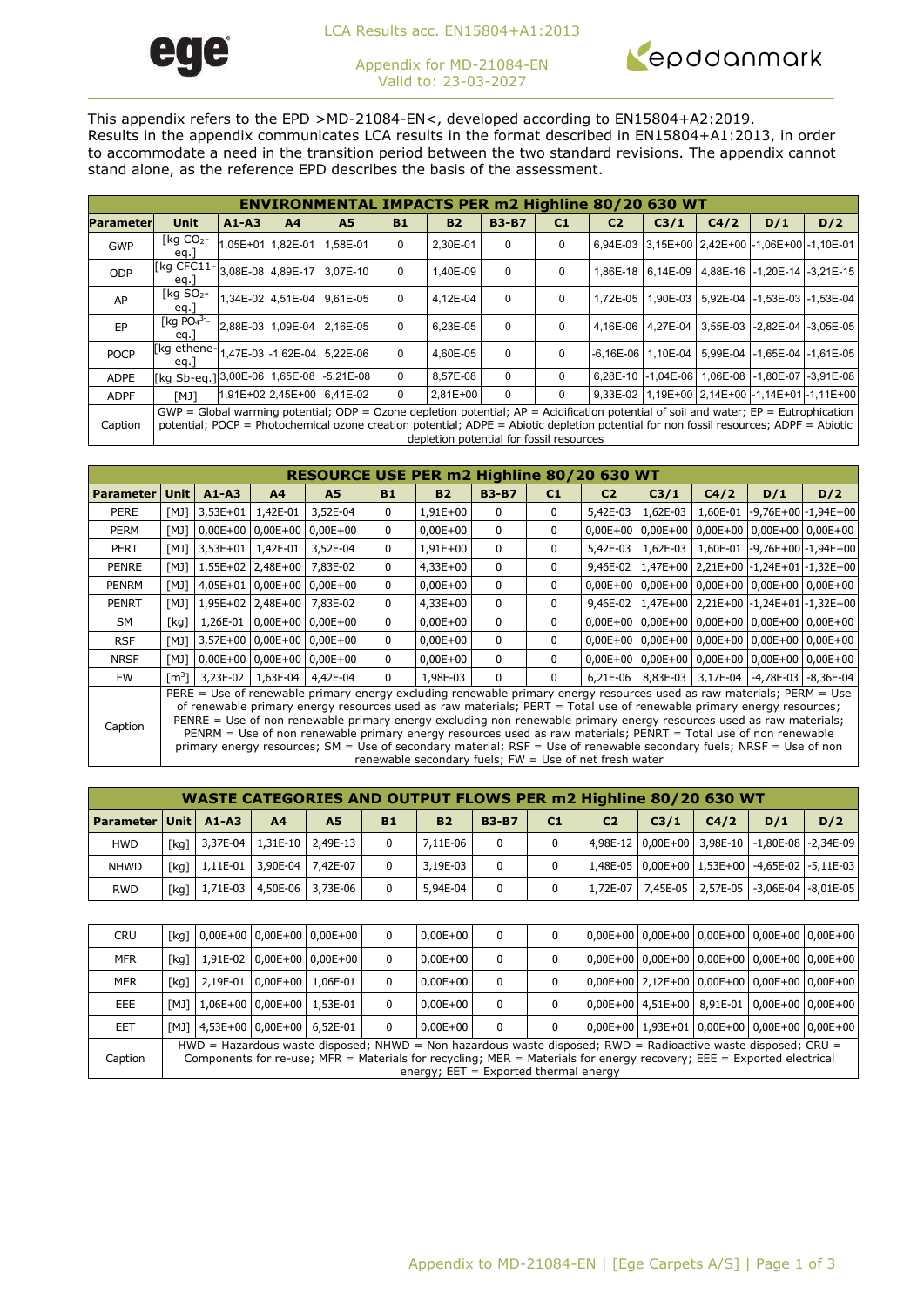

LCA Results acc. EN15804+A1:2013

Appendix for MD-21084-EN Valid to: 23-03-2027



|             | <b>ENVIRONMENTAL IMPACTS PER m2 Highline 80/20 750 WT</b>                                                                                                                                                                                                                           |  |                            |                            |             |                                          |          |          |          |                             |  |                                                |                                                        |  |  |
|-------------|-------------------------------------------------------------------------------------------------------------------------------------------------------------------------------------------------------------------------------------------------------------------------------------|--|----------------------------|----------------------------|-------------|------------------------------------------|----------|----------|----------|-----------------------------|--|------------------------------------------------|--------------------------------------------------------|--|--|
|             | <b>A5</b><br><b>B3-B7</b><br>D/2<br><b>Unit</b><br>A <sub>4</sub><br><b>B1</b><br><b>B2</b><br>C4/2<br>$A1 - A3$<br>C <sub>1</sub><br>C <sub>2</sub><br>C <sub>3/1</sub><br>D/1                                                                                                     |  |                            |                            |             |                                          |          |          |          |                             |  |                                                |                                                        |  |  |
| Parameterl  |                                                                                                                                                                                                                                                                                     |  |                            |                            |             |                                          |          |          |          |                             |  |                                                |                                                        |  |  |
| <b>GWP</b>  | $\lceil$ kg CO <sub>2</sub> -<br>eq.                                                                                                                                                                                                                                                |  | 1,23E+01 1,91E-01          | 1,65E-01                   | $\mathbf 0$ | 2,30E-01                                 | $\Omega$ | $\Omega$ |          |                             |  | 7,26E-03 3,30E+00 2,53E+00 -1,10E+00 -1,15E-01 |                                                        |  |  |
| ODP         | $[kq CFC11-$<br>eq.                                                                                                                                                                                                                                                                 |  | 3,15E-08 5,12E-17 3,21E-10 |                            | $\mathbf 0$ | 1.40E-09                                 | $\Omega$ | $\Omega$ |          |                             |  |                                                | 1,95E-18   6,42E-09   5,10E-16   -1,25E-14   -3,36E-15 |  |  |
| AP          | $\lceil$ kg SO <sub>2</sub> -<br>eg.                                                                                                                                                                                                                                                |  | 1.52E-02 4.72E-04 1.01E-04 |                            | $\mathbf 0$ | 4.12E-04                                 | $\Omega$ | $\Omega$ | 1.80E-05 | 1.99E-03                    |  |                                                | 6.19E-04 -1.60E-03 -1.61E-04                           |  |  |
| EP          | [kg $PO4$ <sup>3-</sup> -<br>eq.                                                                                                                                                                                                                                                    |  | 3.19E-03 1.14E-04 2.25E-05 |                            | $\mathbf 0$ | 6.23E-05                                 | $\Omega$ | $\Omega$ |          |                             |  |                                                | 4.35E-06   4.47E-04   3.71E-03   -2.95E-04   -3.19E-05 |  |  |
| <b>POCP</b> | [kg ethene-1,77E-03 -1,69E-04 5,46E-06<br>eg.                                                                                                                                                                                                                                       |  |                            |                            | $\mathbf 0$ | 4.60E-05                                 | $\Omega$ | $\Omega$ |          | $-6.45E - 06$   1.16E $-04$ |  |                                                | 6.26E-04 -1.73E-04 -1.69E-05                           |  |  |
| <b>ADPE</b> | [kg Sb-eg.] 3,29E-06 1,73E-08 -5,45E-08                                                                                                                                                                                                                                             |  |                            |                            | $\mathbf 0$ | 8,57E-08                                 | $\Omega$ | $\Omega$ |          |                             |  |                                                | 6,57E-10 -1,09E-06 1,11E-08 -1,88E-07 -4,09E-08        |  |  |
| <b>ADPF</b> | <b>TKM</b>                                                                                                                                                                                                                                                                          |  |                            | 2,27E+02 2,56E+00 6,71E-02 | $\mathbf 0$ | $2.81E+00$                               | $\Omega$ | $\Omega$ |          |                             |  |                                                | 9.76E-02 1.24E+00 2.24E+00 -1.20E+01 -1.16E+00         |  |  |
| Caption     | $GWP = Global$ warming potential; ODP = Ozone depletion potential; $AP =$ Acidification potential of soil and water; $EP =$ Eutrophication<br>potential; POCP = Photochemical ozone creation potential; ADPE = Abiotic depletion potential for non fossil resources; ADPF = Abiotic |  |                            |                            |             | depletion potential for fossil resources |          |          |          |                             |  |                                                |                                                        |  |  |

|                  | RESOURCE USE PER m2 Highline 80/20 750 WT                                                                                                                                                                                                                                                                                                                                                                                                                                               |                                       |                            |                              |              |              |              |                |                |          |                   |                                                                |                                                        |  |  |
|------------------|-----------------------------------------------------------------------------------------------------------------------------------------------------------------------------------------------------------------------------------------------------------------------------------------------------------------------------------------------------------------------------------------------------------------------------------------------------------------------------------------|---------------------------------------|----------------------------|------------------------------|--------------|--------------|--------------|----------------|----------------|----------|-------------------|----------------------------------------------------------------|--------------------------------------------------------|--|--|
| <b>Parameter</b> | Unit                                                                                                                                                                                                                                                                                                                                                                                                                                                                                    | $A1 - A3$                             | A <sup>4</sup>             | A <sub>5</sub>               | <b>B1</b>    | <b>B2</b>    | <b>B3-B7</b> | C <sub>1</sub> | C <sub>2</sub> | C3/1     | C4/2              | D/1                                                            | D/2                                                    |  |  |
| <b>PERE</b>      | [MJ]                                                                                                                                                                                                                                                                                                                                                                                                                                                                                    | $3,72E+01$                            | 1,49E-01                   | 3,68E-04                     | 0            | 1,91E+00     | 0            | 0              | 5,67E-03       | 1,69E-03 |                   |                                                                | 1,68E-01 -1,02E+01 -2,03E+00                           |  |  |
| PERM             | [MJ]                                                                                                                                                                                                                                                                                                                                                                                                                                                                                    |                                       |                            | $0,00E+00$ 0,00E+00 0,00E+00 | $\mathbf{0}$ | $0,00E+00$   | 0            | 0              |                |          |                   |                                                                | $0,00E+00$ 0,00E+00 0,00E+00 0,00E+00 0,00E+00         |  |  |
| <b>PERT</b>      | [MJ]                                                                                                                                                                                                                                                                                                                                                                                                                                                                                    | $3.72E + 01$                          | 1,49E-01                   | 3,68E-04                     | 0            | 1,91E+00     | 0            | 0              | 5,67E-03       | 1,69E-03 |                   |                                                                | $1,68E-01$ -1,02E+01 -2,03E+00                         |  |  |
| <b>PENRE</b>     | [MJ]                                                                                                                                                                                                                                                                                                                                                                                                                                                                                    |                                       | 1,85E+02 2,60E+00 8,20E-02 |                              | $\mathbf{0}$ | $4,33E+00$   | 0            | 0              |                |          |                   |                                                                | 9,90E-02   1,54E+00   2,31E+00   -1,30E+01   -1,39E+00 |  |  |
| PENRM            | [MJ]                                                                                                                                                                                                                                                                                                                                                                                                                                                                                    |                                       |                            | 4,82E+01 0,00E+00 0,00E+00   | $\mathbf{0}$ | $0,00E+00$   | 0            | 0              |                |          |                   |                                                                | $0,00E+00$ 0,00E+00 0,00E+00 0,00E+00 0,00E+00         |  |  |
| <b>PENRT</b>     | [MJ]                                                                                                                                                                                                                                                                                                                                                                                                                                                                                    |                                       |                            | 2,33E+02 2,60E+00 8,20E-02   | $\mathbf{0}$ | $4,33E+00$   | 0            | 0              |                |          |                   | 9,90E-02   1,54E+00   2,31E+00   -1,30E+01   -1,39E+00         |                                                        |  |  |
| SM               | [kq]                                                                                                                                                                                                                                                                                                                                                                                                                                                                                    |                                       |                            | $0,00E+00$ 0,00E+00 0,00E+00 | $\mathbf{0}$ | $0,00E+00$   | 0            | 0              |                |          |                   | $0,00E+00$   $0,00E+00$   $0,00E+00$   $0,00E+00$   $0,00E+00$ |                                                        |  |  |
| <b>RSF</b>       | [MJ]                                                                                                                                                                                                                                                                                                                                                                                                                                                                                    |                                       |                            | $3,58E+00$ 0,00E+00 0,00E+00 | 0            | $0,00E+00$   | 0            | 0              |                |          |                   | $0,00E+00$   $0,00E+00$   $0,00E+00$   $0,00E+00$   $0,00E+00$ |                                                        |  |  |
| <b>NRSF</b>      | [MJ]                                                                                                                                                                                                                                                                                                                                                                                                                                                                                    | $0,00E+00$ 0,00E+00 0,00E+00          |                            |                              | 0            | $0.00E + 00$ | 0            | 0              |                |          |                   | $0,00E+00$   $0,00E+00$   $0,00E+00$   $0,00E+00$   $0,00E+00$ |                                                        |  |  |
| <b>FW</b>        |                                                                                                                                                                                                                                                                                                                                                                                                                                                                                         | $\lceil m^3 \rceil$ 3,56E-02 1,71E-04 |                            | 4,62E-04                     | 0            | 1,98E-03     | 0            | 0              | 6,50E-06       |          | 9,24E-03 3,32E-04 |                                                                | $-5,00E-03$ $-8,75E-04$                                |  |  |
| Caption          | PERE = Use of renewable primary energy excluding renewable primary energy resources used as raw materials; PERM = Use<br>of renewable primary energy resources used as raw materials; PERT = Total use of renewable primary energy resources;<br>PENRE = Use of non renewable primary energy excluding non renewable primary energy resources used as raw materials;<br>DENDM - Heo of non renowable primary energy recourses used as raw materials: DENDT - Total use of non renowable |                                       |                            |                              |              |              |              |                |                |          |                   |                                                                |                                                        |  |  |

PENRE = Use of non renewable primary energy excluding non renewable primary energy resources used as raw materials; PENRM = Use of non renewable primary energy resources used as raw materials; PENRT = Total use of non renewable primary energy resources; SM = Use of secondary material; RSF = Use of renewable secondary fuels; NRSF = Use of non renewable secondary fuels; FW = Use of net fresh water

|                             |      |                |                                          |           | <b>WASTE CATEGORIES AND OUTPUT FLOWS PER m2 Highline 80/20 750 WT</b> |              |                |                |      |      |                                                        |     |
|-----------------------------|------|----------------|------------------------------------------|-----------|-----------------------------------------------------------------------|--------------|----------------|----------------|------|------|--------------------------------------------------------|-----|
| <b>Parameter Unit A1-A3</b> |      | A <sub>4</sub> | A5                                       | <b>B1</b> | <b>B2</b>                                                             | <b>B3-B7</b> | C <sub>1</sub> | C <sub>2</sub> | C3/1 | C4/2 | D/1                                                    | D/2 |
| <b>HWD</b>                  | [kg] |                | $3,24E-04$   1,37E-10   2,61E-13         |           | 7.11E-06                                                              | $\Omega$     |                |                |      |      | 5,22E-12   0,00E+00   4,16E-10   -1,88E-08   -2,45E-09 |     |
| <b>NHWD</b>                 |      |                | [kg]   1,12E-01   4,08E-04   7,76E-07    |           | 3,19E-03                                                              | $\Omega$     |                |                |      |      | 1,55E-05   0,00E+00   1,61E+00   -4,86E-02   -5,35E-03 |     |
| <b>RWD</b>                  | [kq] |                | $\mid$ 2,10E-03 $\mid$ 4,71E-06 3,91E-06 |           | 5,94E-04                                                              | $\Omega$     |                |                |      |      | 1,80E-07   7,79E-05   2,69E-05   -3,20E-04   -8,38E-05 |     |

| <b>CRU</b> |      |                                       | $\lceil$ kg $\rceil$ 0,00E+00 0,00E+00 0,00E+00 | $0,00E+00$                                                                                                                                                                                                                                                                      | 0 |  | 0,00E+00   0,00E+00   0,00E+00   0,00E+00   0,00E+00                                         |  |  |
|------------|------|---------------------------------------|-------------------------------------------------|---------------------------------------------------------------------------------------------------------------------------------------------------------------------------------------------------------------------------------------------------------------------------------|---|--|----------------------------------------------------------------------------------------------|--|--|
| <b>MFR</b> | [kg] |                                       | 2,00E-02 0,00E+00 0,00E+00                      | $0.00E + 00$                                                                                                                                                                                                                                                                    | 0 |  | 0,00E+00   0,00E+00   0,00E+00   0,00E+00   0,00E+00                                         |  |  |
| <b>MER</b> | [kq] | 2.29E-01 0.00E+00 1.11E-01            |                                                 | $0.00E + 00$                                                                                                                                                                                                                                                                    | 0 |  | $\vert 0.00E + 00 \vert 2.21E + 00 \vert 0.00E + 00 \vert 0.00E + 00 \vert 0.00E + 00 \vert$ |  |  |
| EEE        |      | [MJ]   1,11E+00   0,00E+00   1,82E-01 |                                                 | $0.00E + 00$                                                                                                                                                                                                                                                                    | 0 |  | $ 0,00E+00 $ 5,71E+00   9,32E-01   0,00E+00   0,00E+00                                       |  |  |
| <b>EET</b> |      | [MJ] 4,74E+00 0,00E+00 7,75E-01       |                                                 | $0.00E + 00$                                                                                                                                                                                                                                                                    | 0 |  | $\mid$ 0,00E+00 $\mid$ 2,43E+01 $\mid$ 0,00E+00 $\mid$ 0,00E+00 $\mid$ 0,00E+00 $\mid$       |  |  |
| Caption    |      |                                       |                                                 | HWD = Hazardous waste disposed; NHWD = Non hazardous waste disposed; RWD = Radioactive waste disposed; CRU =<br>Components for re-use; MFR = Materials for recycling; MER = Materials for energy recovery; EEE = Exported electrical<br>energy; $EET = Exported thermal energy$ |   |  |                                                                                              |  |  |